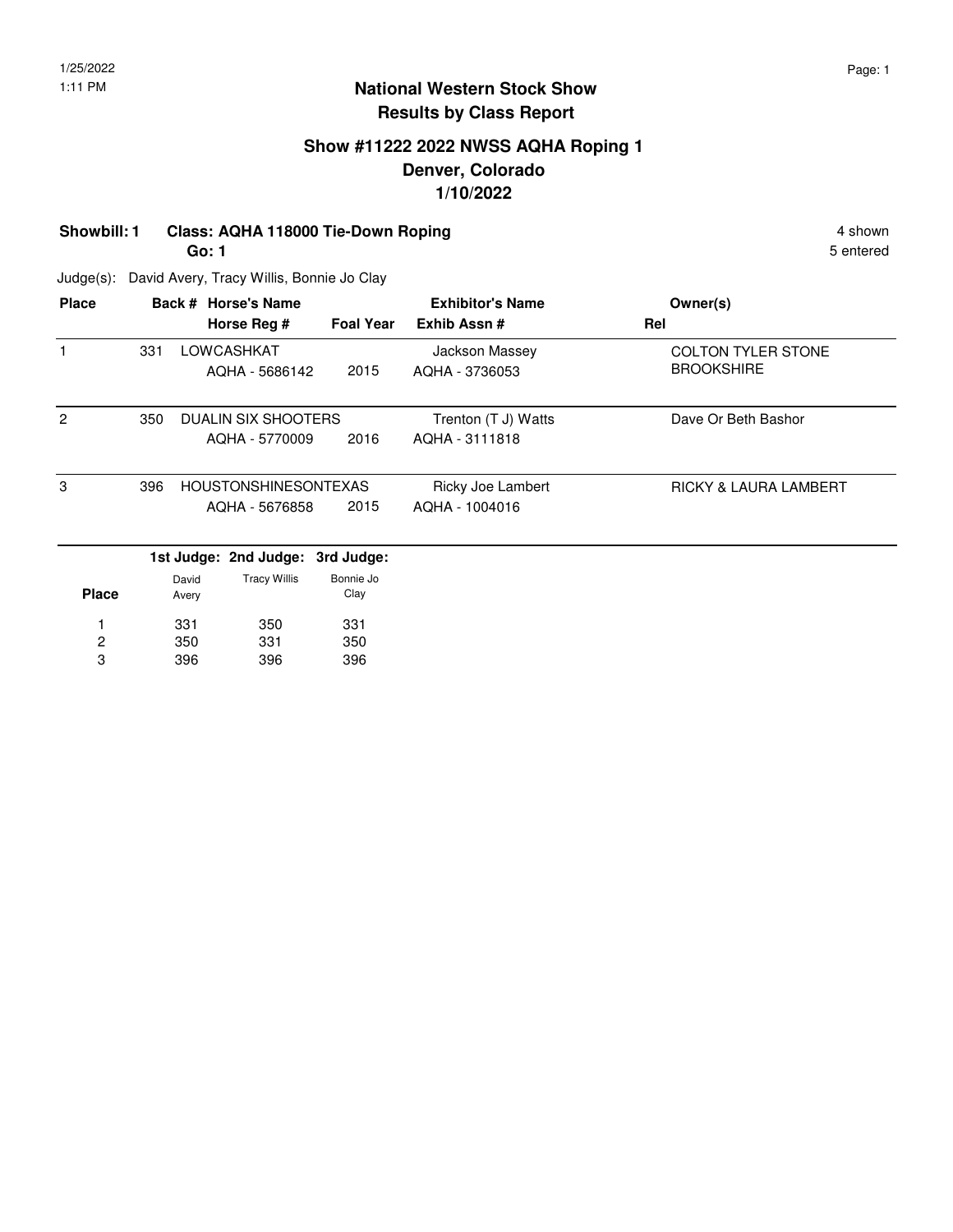## **Show #11222 2022 NWSS AQHA Roping 1 Denver, Colorado 1/10/2022**

**Showbill: 2 Class: AQHA 122000 Dally Team Roping - Heading 14 Shown 14 shown Go: 1**

Judge(s): David Avery, Tracy Willis, Bonnie Jo Clay

| $\mathbf{1}$   | 424 |                                              | <b>Foal Year</b> | Exhib Assn #                             | Rel                                                               |
|----------------|-----|----------------------------------------------|------------------|------------------------------------------|-------------------------------------------------------------------|
|                |     | THREE G SMOOTH TEXAN<br>AQHA - X0719172      | 2015             | J D YATES<br>AQHA - 234840               | LANCE GERHARDT LITTLE 3G<br><b>RANCH</b><br>Golden, CO            |
| $\overline{2}$ | 377 | PEPTOS HICKORY CAT<br>AQHA - 5746040         | 2016             | J D YATES<br>AQHA - 234840               | TONY & KIMBERLY CLINCO                                            |
| $\,3$          | 405 | WICKED SMOOTH GUY<br>AQHA - 5752549          | 2016             | Jesse Jolly<br>AQHA - 4220343            | Jesse Jolly<br>Z Agate, CO                                        |
| $\overline{4}$ | 350 | <b>DUALIN SIX SHOOTERS</b><br>AQHA - 5770009 | 2016             | Trenton (T J) Watts<br>AQHA - 3111818    | Dave Or Beth Bashor                                               |
| 5              | 370 | Hollymag<br>AQHA - 5766554                   | 2016             | <b>Brit Ellerman</b>                     | <b>CUSTOM MADE HORSES AND</b><br><b>PONIES</b><br><b>THORNTON</b> |
| $6\phantom{a}$ | 352 | <b>GUNS N ROSES VP</b><br>AQHA - 5926355     | 2017             | Trenton (T J) Watts<br>AQHA - 3111818    | RONALD VAN PELT                                                   |
| $\overline{7}$ | 351 | FLIT DR OTOE<br>AQHA - 5625791               | 2014             | Trenton (T J) Watts<br>AQHA - 3111818    | JAMES C & JUDY J DOCHEFF                                          |
| 8              | 361 | <b>SPEC GUN DORA</b><br>AQHA - 5613794       | 2014             | <b>Everett Merritt</b><br>AQHA - 1825285 | <b>Everett Merritt</b><br>Z Thornton, CO                          |
| 9              | 354 | THE ROLLING SUN<br>AQHA - 5976123            | 2018             | Trenton (T J) Watts<br>AQHA - 3111818    | <b>TROY HAUER</b>                                                 |

|              |       | 1st Judge: 2nd Judge: 3rd Judge: |           |
|--------------|-------|----------------------------------|-----------|
|              | David | <b>Tracy Willis</b>              | Bonnie Jo |
| <b>Place</b> | Avery |                                  | Clay      |
|              |       |                                  |           |
| 1            | 424   | 424                              | 377       |
| 2            | 405   | 377                              | 424       |
| 3            | 377   | 350                              | 405       |
| 4            | 350   | 352                              | 350       |
| 5            | 370   | 405                              | 370       |
| 6            | 361   | 370                              | 351       |

14 entered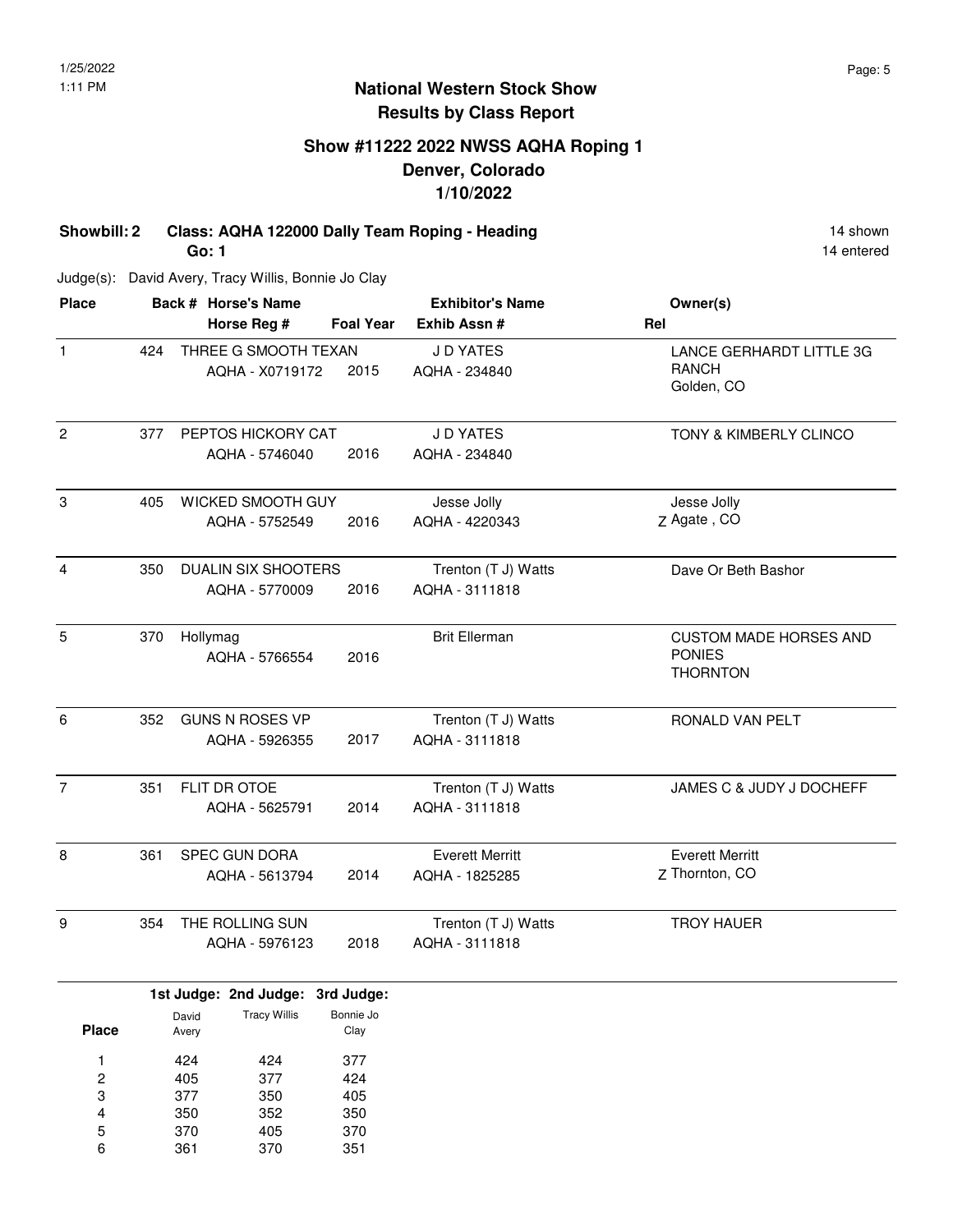# **Show #11222 2022 NWSS AQHA Roping 1 Denver, Colorado**

**1/10/2022**

| 7 | 351 | 351 | 352 |
|---|-----|-----|-----|
| 8 | 352 | 361 | 361 |
| 9 | 354 | 354 | 354 |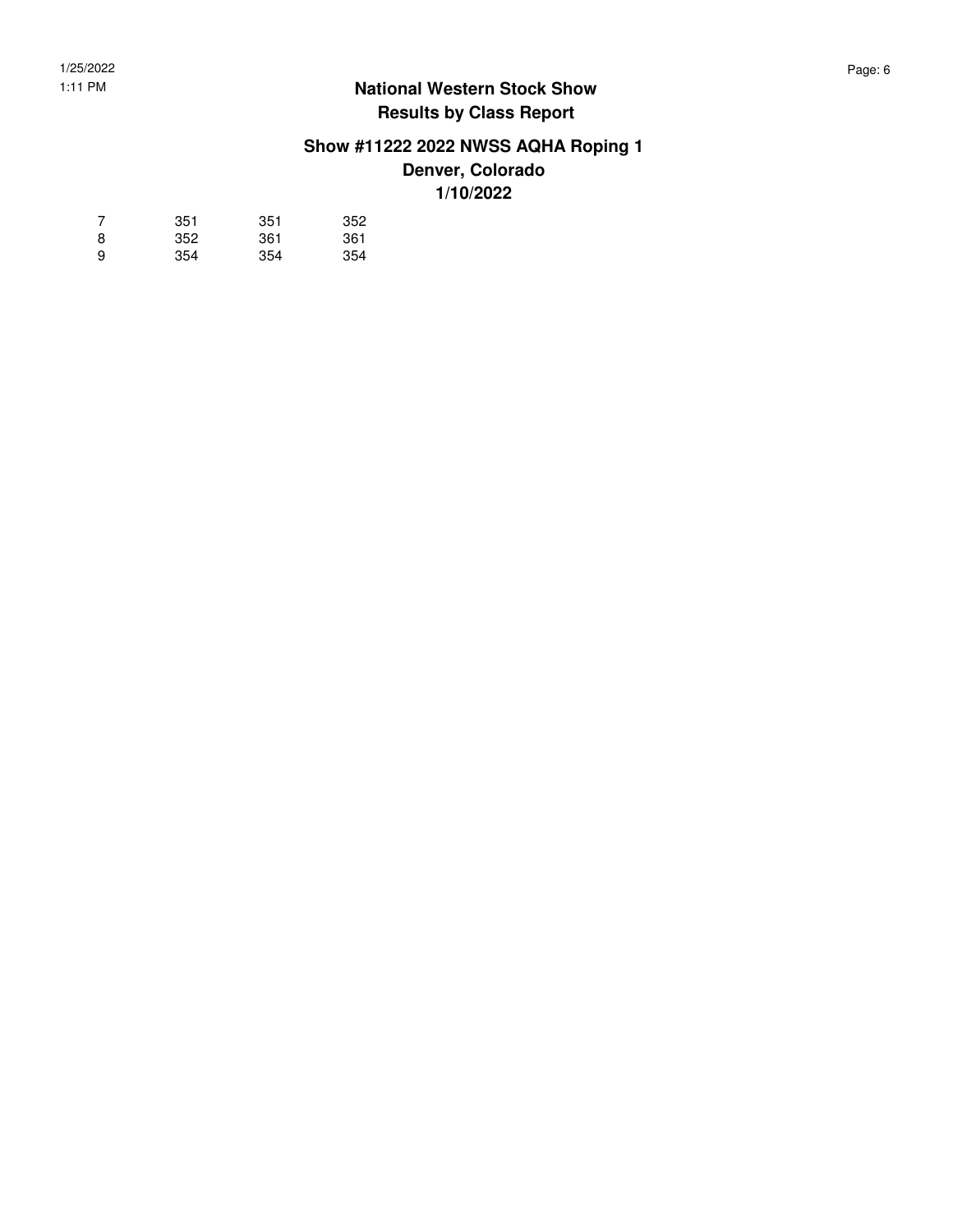18 entered

#### **National Western Stock Show Results by Class Report**

# **Show #11222 2022 NWSS AQHA Roping 1 Denver, Colorado 1/10/2022**

**Showbill: 3 Class: AQHA 124000 Dally Team Roping - Heeling 18 Shown 18 shown Go: 1**

Judge(s): David Avery, Tracy Willis, Bonnie Jo Clay

| <b>Place</b>   |     | Back # Horse's Name    |                  | <b>Exhibitor's Name</b> | Owner(s)                         |  |
|----------------|-----|------------------------|------------------|-------------------------|----------------------------------|--|
|                |     | Horse Reg #            | <b>Foal Year</b> | Exhib Assn #            | Rel                              |  |
| $\mathbf{1}$   | 349 | <b>TRAVALIN JOE</b>    |                  | J D YATES               | MELISSA K NANKERVIS              |  |
|                |     | AQHA - 5711668         | 2015             | AQHA - 234840           | GOLDEN, CO                       |  |
| $\overline{c}$ | 376 | DT PECOS WHIZ          |                  | J D YATES               | TONY & KIMBERLY CLINCO           |  |
|                |     | AQHA - 5710125         | 2013             | AQHA - 234840           |                                  |  |
| $\,3$          | 377 | PEPTOS HICKORY CAT     |                  | J D YATES               | TONY & KIMBERLY CLINCO           |  |
|                |     | AQHA - 5746040         | 2016             | AQHA - 234840           |                                  |  |
| 4              | 407 | Fancy Gold Hot Rod     |                  | Marcus Banister         | Shelbie Burke                    |  |
|                |     | AQHA - 5702853         | 2015             | AQHA - 1217427          | Brighton, CO                     |  |
| 5              | 351 | FLIT DR OTOE           |                  | Trenton (T J) Watts     | JAMES C & JUDY J DOCHEFF         |  |
|                |     | AQHA - 5625791         | 2014             | AQHA - 3111818          |                                  |  |
| 6              | 370 | Hollymag               |                  | Marcus Banister         | <b>CUSTOM MADE HORSES AND</b>    |  |
|                |     | AQHA - 5766554         | 2016             | AQHA - 1217427          | <b>PONIES</b><br><b>THORNTON</b> |  |
| $\overline{7}$ | 339 | Xtra Step Chic         |                  | Marcus Banister         | Haley/Yury/Emily Stephan         |  |
|                |     | AQHA - 5611029         | 2014             | AQHA - 1217427          | Thornton, CO                     |  |
| $\overline{7}$ | 400 | Irish Pays Lowry Jac   |                  | Clayton Van Aken        | James&/Dena Bower                |  |
|                |     | AQHA - 5748660         | 2016             | AQHA - 4116772          |                                  |  |
| 9              | 352 | <b>GUNS N ROSES VP</b> |                  | Trenton (T J) Watts     | RONALD VAN PELT                  |  |
|                |     | AQHA - 5926355         | 2017             | AQHA - 3111818          |                                  |  |
| 10             | 350 | DUALIN SIX SHOOTERS    |                  | Trenton (T J) Watts     | Dave Or Beth Bashor              |  |
|                |     | AQHA - 5770009         | 2016             | AQHA - 3111818          |                                  |  |
| 10             | 401 | PeppaCat               |                  | Clayton Van Aken        | Cody L Nichols                   |  |
|                |     | AQHA - 5684833         | 2015             | AQHA - 4116772          |                                  |  |
| 12             | 404 | NOT CHO WEDO           |                  | Jesse Jolly             | Jesse Jolly                      |  |
|                |     | AQHA - 5874509         | 2016             | AQHA - 4220343          | Z Agate, CO                      |  |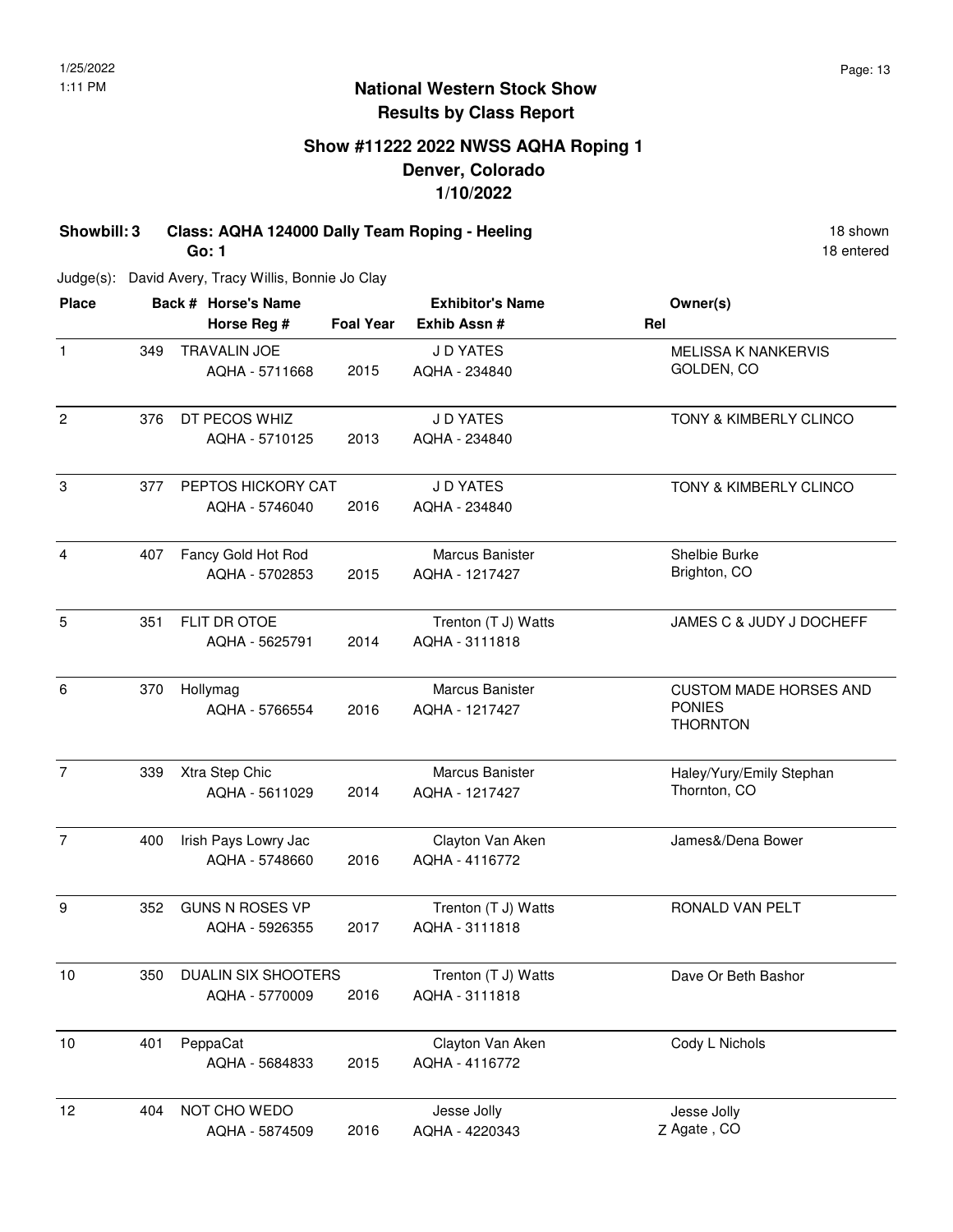# **Show #11222 2022 NWSS AQHA Roping 1**

**Denver, Colorado 1/10/2022**

|       |       | 1st Judge: 2nd Judge: 3rd Judge: |           |
|-------|-------|----------------------------------|-----------|
|       | David | <b>Tracy Willis</b>              | Bonnie Jo |
| Place | Avery |                                  | Clay      |
| 1     | 377   | 376                              | 349       |
| 2     | 376   | 349                              | 370       |
| 3     | 349   | 377                              | 407       |
| 4     | 351   | 351                              | 376       |
| 5     | 407   | 339                              | 352       |
| 6     | 400   | 407                              | 400       |
| 7     | 339   | 370                              | 377       |
| 8     | 401   | 350                              | 351       |
| 9     | 370   | 352                              | 404       |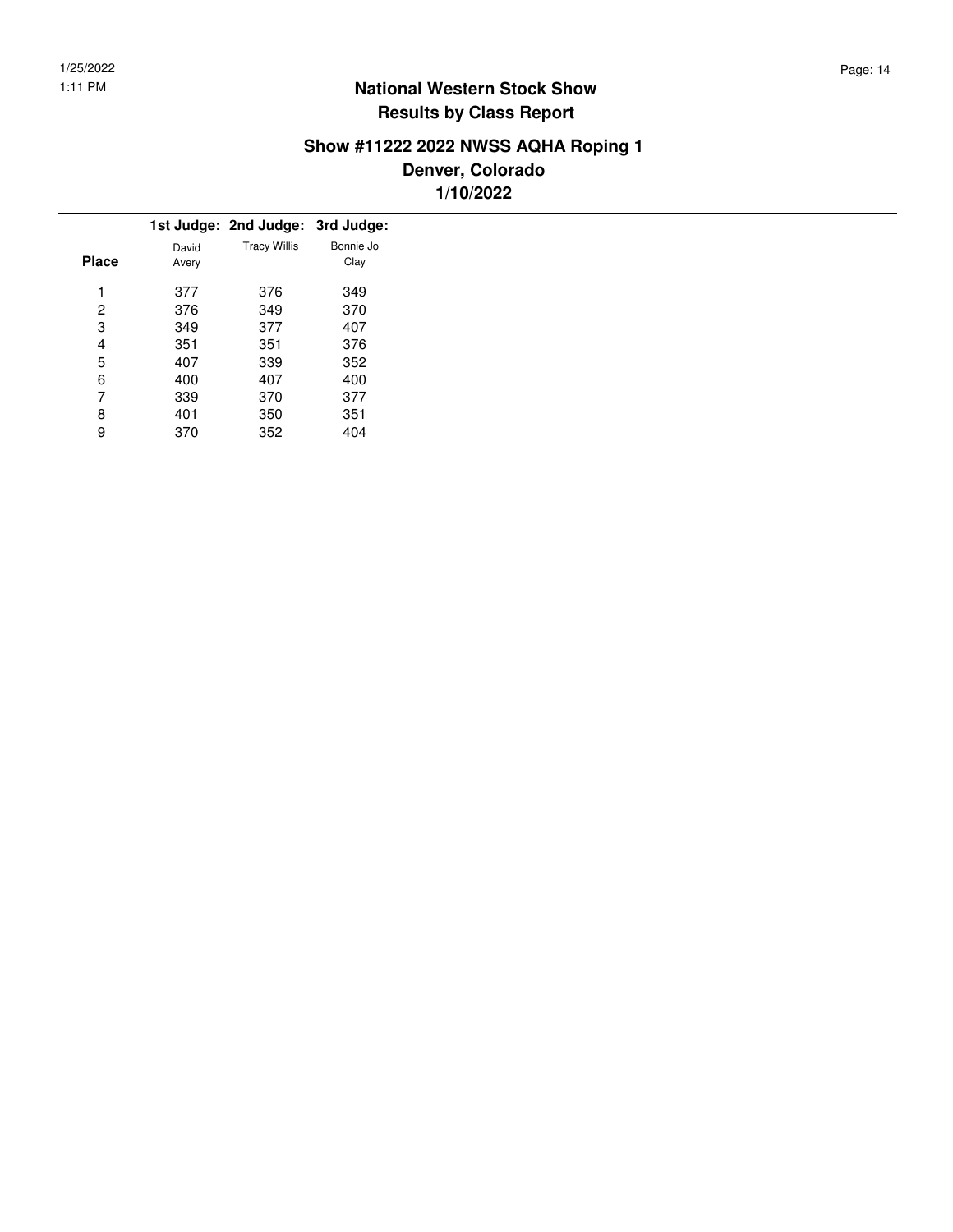# **Show #11322 2022 NWSS AQHA Roping 2 Denver, Colorado 1/10/2022**

**Showbill: 4 Class: AQHA 122000 Dally Team Roping - Heading 14 Shown 14 shown** 

14 entered

Judge(s): Steve Meadows, Larry Little

**Go: 1**

| <b>Place</b> |     | Back # Horse's Name<br>Horse Reg #           | <b>Foal Year</b> | <b>Exhibitor's Name</b><br>Exhib Assn# | Owner(s)<br>Rel                                        |
|--------------|-----|----------------------------------------------|------------------|----------------------------------------|--------------------------------------------------------|
|              | 378 | <b>VERY SMART LENA</b><br>AQHA - 5166541     | 2008             | J D YATES<br>AQHA - 234840             | <b>TONY &amp; KIMBERLY CLINCO</b>                      |
|              | 424 | THREE G SMOOTH TEXAN<br>AOHA - X0719172      | 2015             | J D YATES<br>AQHA - 234840             | LANCE GERHARDT LITTLE 3G<br><b>RANCH</b><br>Golden, CO |
| 3            | 352 | <b>GUNS N ROSES VP</b><br>AQHA - 5926355     | 2017             | Trenton (T J) Watts<br>AQHA - 3111818  | RONALD VAN PELT                                        |
| 4            | 351 | FLIT DR OTOE<br>AQHA - 5625791               | 2014             | Trenton (T J) Watts<br>AQHA - 3111818  | JAMES C & JUDY J DOCHEFF                               |
| 5            | 354 | THE ROLLING SUN<br>AQHA - 5976123            | 2018             | Trenton (T J) Watts<br>AQHA - 3111818  | <b>TROY HAUER</b>                                      |
| 6            | 350 | <b>DUALIN SIX SHOOTERS</b><br>AQHA - 5770009 | 2016             | Trenton (T J) Watts<br>AQHA - 3111818  | Dave Or Beth Bashor                                    |
|              |     | 1st Judge: 2nd Judge:                        |                  |                                        |                                                        |

| <b>Place</b> | Steve<br>Meadows | Larry Little |
|--------------|------------------|--------------|
| 1            | 424              | 378          |
| 2            | 378              | 424          |
| 3            | 352              | 352          |
| 4            | 354              | 351          |
| 5            | 351              | 350          |
| 6            | 350              | 354          |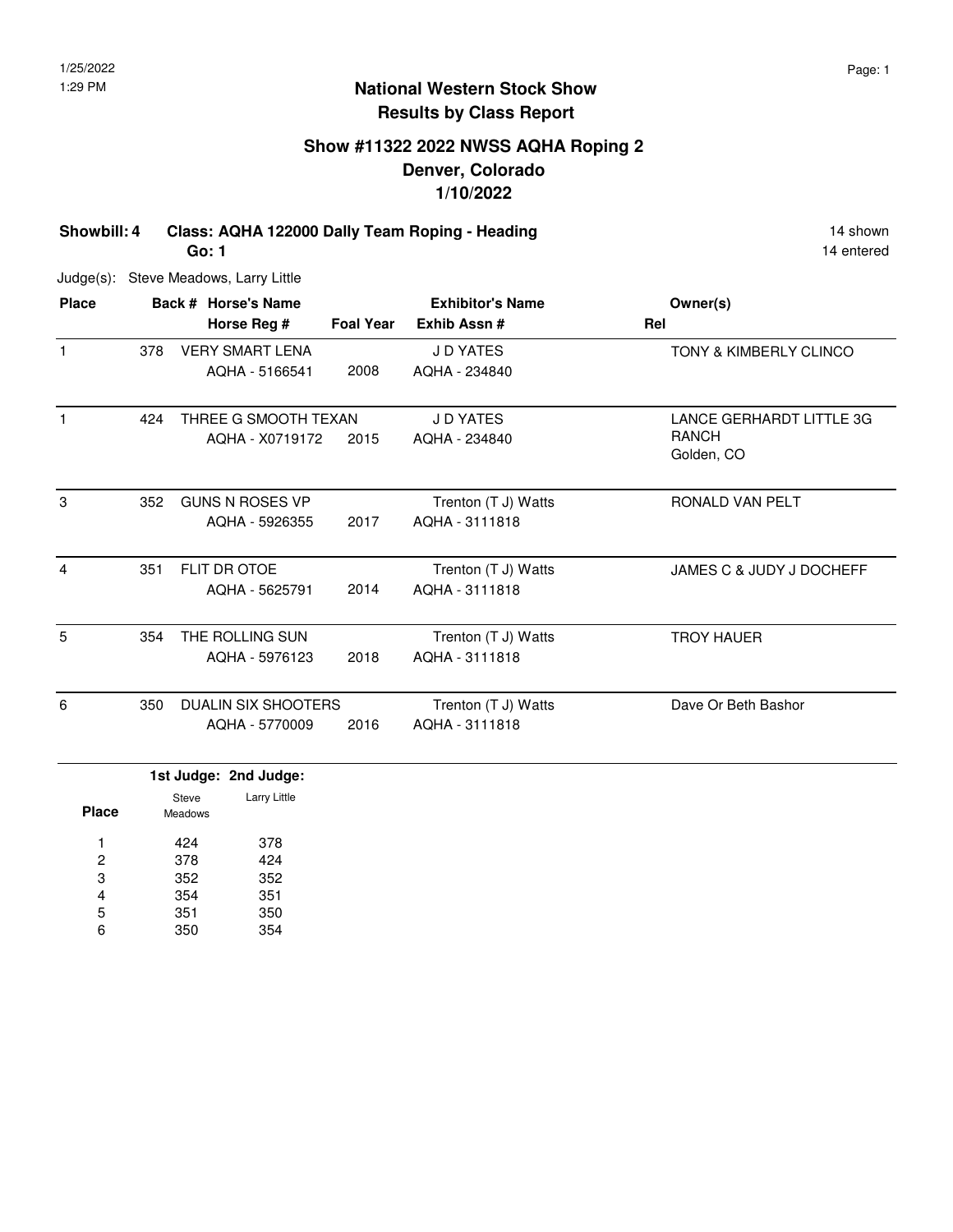#### **Show #11022 2022 NWSS AQHA Show**

**Denver, Colorado 1/12/2022**

| 5 | 378 | 310 | 378 | 304 | 378 |
|---|-----|-----|-----|-----|-----|
| 6 | 310 | 378 | 310 | 378 | 310 |
| 7 | 304 | 407 | 407 | 319 | 407 |
| 8 | 407 | 304 | 304 | 310 | 304 |
| 9 | 346 | 346 | 346 | 302 | 346 |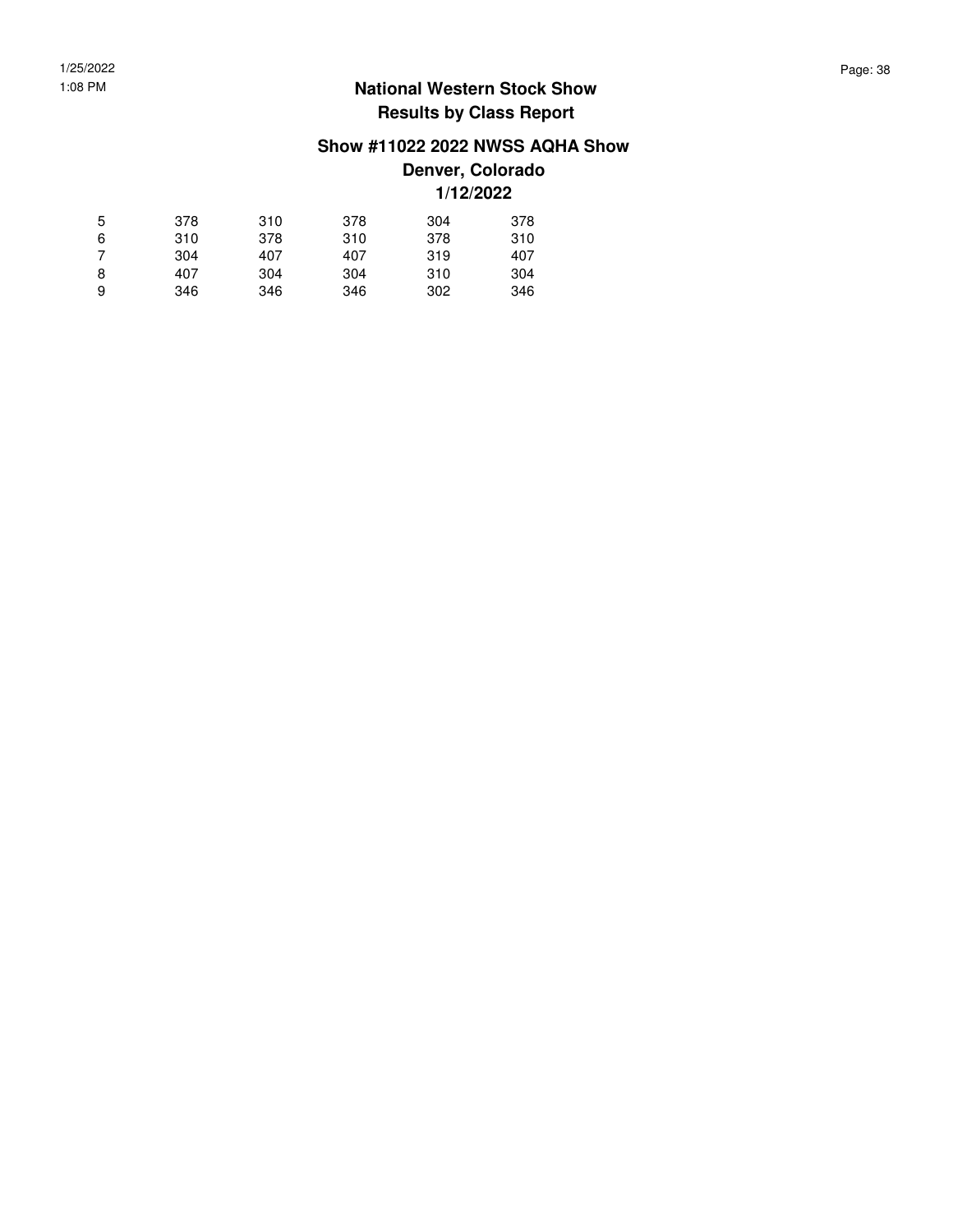# **Show #11322 2022 NWSS AQHA Roping 2 Denver, Colorado 1/10/2022**

**Showbill: 5 Class: AQHA 124000 Dally Team Roping - Heeling 18 Shown 18 shown Go: 1**

18 entered

Judge(s): Steve Meadows, Larry Little

| <b>Place</b>   |     | Back # Horse's Name    |                  | <b>Exhibitor's Name</b> | Owner(s)                   |  |
|----------------|-----|------------------------|------------------|-------------------------|----------------------------|--|
|                |     | Horse Reg #            | <b>Foal Year</b> | Exhib Assn#             | Rel                        |  |
| $\mathbf{1}$   | 349 | TRAVALIN JOE           |                  | <b>JD YATES</b>         | <b>MELISSA K NANKERVIS</b> |  |
|                |     | AQHA - 5711668         | 2015             | AQHA - 234840           | GOLDEN, CO                 |  |
| $\overline{2}$ | 403 | <b>BIG PAYMENT</b>     |                  | Jesse Jolly             | Jesse Jolly                |  |
|                |     | AQHA - 5874510         | 2016             | AQHA - 4220343          | Z Agate, CO                |  |
| 3              | 339 | Xtra Step Chic         |                  | <b>Marcus Banister</b>  | Haley/Yury/Emily Stephan   |  |
|                |     | AQHA - 5611029         | 2014             | AQHA - 1217427          | Thornton, CO               |  |
| $\overline{4}$ | 407 | Fancy Gold Hot Rod     |                  | <b>Marcus Banister</b>  | Shelbie Burke              |  |
|                |     | AQHA - 5702853         | 2015             | AQHA - 1217427          | Brighton, CO               |  |
| 5              | 424 | THREE G SMOOTH TEXAN   |                  | J D YATES               | LANCE GERHARDT LITTLE 3G   |  |
|                |     | AQHA - X0719172        | 2015             | AQHA - 234840           | <b>RANCH</b><br>Golden, CO |  |
| 6              | 400 | Irish Pays Lowry Jac   |                  | Clayton Van Aken        | James&/Dena Bower          |  |
|                |     | AQHA - 5748660         | 2016             | AQHA - 4116772          |                            |  |
| $\overline{7}$ | 401 | PeppaCat               |                  | Clayton Van Aken        | Cody L Nichols             |  |
|                |     | AQHA - 5684833         | 2015             | AQHA - 4116772          |                            |  |
| 8              | 377 | PEPTOS HICKORY CAT     |                  | J D YATES               | TONY & KIMBERLY CLINCO     |  |
|                |     | AQHA - 5746040         | 2016             | AQHA - 234840           |                            |  |
| 9              | 348 | THIS CHICS BLUE        |                  | MICHAEL NANKERVIS       | MICHAEL NANKERVIS          |  |
|                |     | AQHA - 5400215         | 2011             | AQHA - 3450254          | Z GOLDEN, CO               |  |
| 10             | 351 | FLIT DR OTOE           |                  | Trenton (T J) Watts     | JAMES C & JUDY J DOCHEFF   |  |
|                |     | AQHA - 5625791         | 2014             | AQHA - 3111818          |                            |  |
| 11             | 352 | <b>GUNS N ROSES VP</b> |                  | Trenton (T J) Watts     | RONALD VAN PELT            |  |
|                |     | AQHA - 5926355         | 2017             | AQHA - 3111818          |                            |  |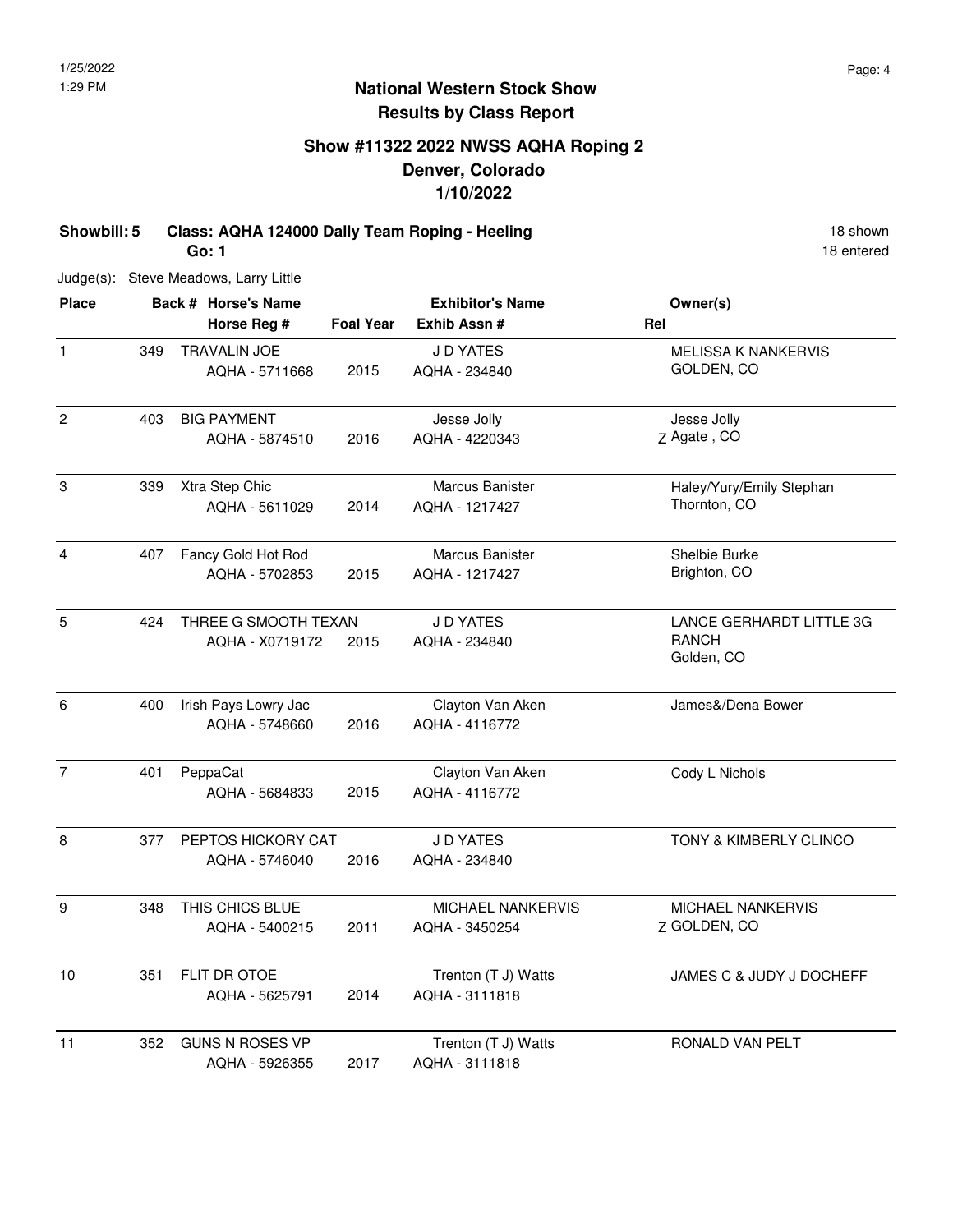## **Show #11322 2022 NWSS AQHA Roping 2 Denver, Colorado 1/10/2022**

|                |         | 1st Judge: 2nd Judge: |
|----------------|---------|-----------------------|
|                | Steve   | Larry Little          |
| <b>Place</b>   | Meadows |                       |
|                | 349     | 349                   |
| $\overline{2}$ | 407     | 403                   |
| 3              | 339     | 377                   |
| 4              | 403     | 339                   |
| 5              | 400     | 348                   |
| 6              | 424     | 424                   |
| 7              | 351     | 401                   |
| 8              | 352     | 407                   |
| 9              | 401     | 400                   |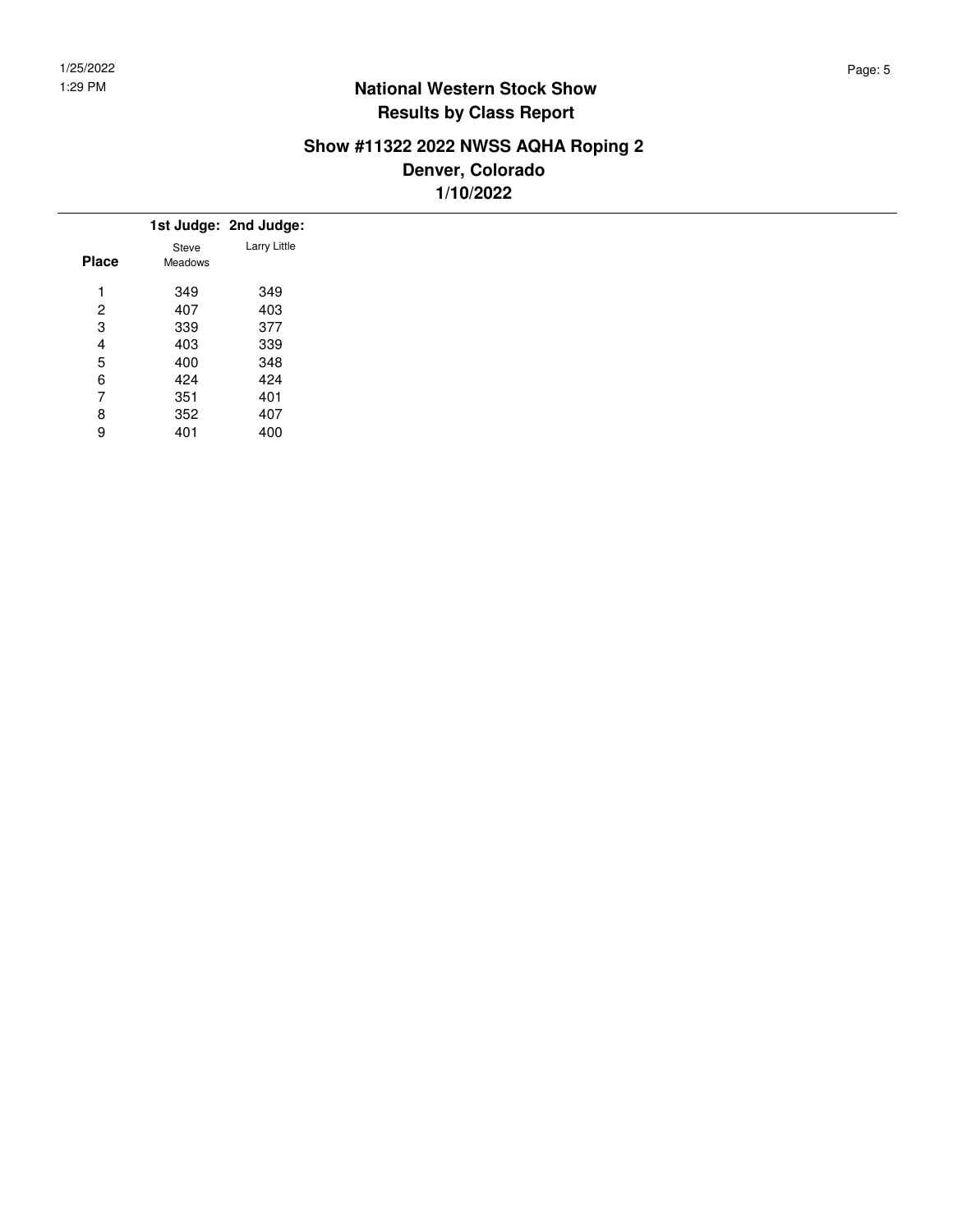# **Show #11322 2022 NWSS AQHA Roping 2 Denver, Colorado 1/10/2022**

#### **Showbill: 6 Class: AQHA 118000 Tie-Down Roping 4 Shown 4 shown 4 shown**

**Go: 1**

5 entered

Judge(s): Steve Meadows, Larry Little

350

3

350

| <b>Place</b>   |     |                  | Back # Horse's Name         |                  | <b>Exhibitor's Name</b> | Owner(s)                         |
|----------------|-----|------------------|-----------------------------|------------------|-------------------------|----------------------------------|
|                |     |                  | Horse Reg #                 | <b>Foal Year</b> | Exhib Assn#             | Rel                              |
| 1              | 331 |                  | LOWCASHKAT                  |                  | Jackson Massey          | <b>COLTON TYLER STONE</b>        |
|                |     |                  | AQHA - 5686142              | 2015             | AQHA - 3736053          | <b>BROOKSHIRE</b>                |
| $\overline{2}$ | 396 |                  | <b>HOUSTONSHINESONTEXAS</b> |                  | Ricky Joe Lambert       | <b>RICKY &amp; LAURA LAMBERT</b> |
|                |     |                  | AQHA - 5676858              | 2015             | AQHA - 1004016          |                                  |
| 3              | 350 |                  | <b>DUALIN SIX SHOOTERS</b>  |                  | Trenton (T J) Watts     | Dave Or Beth Bashor              |
|                |     |                  | AQHA - 5770009              | 2016             | AQHA - 3111818          |                                  |
|                |     |                  | 1st Judge: 2nd Judge:       |                  |                         |                                  |
| <b>Place</b>   |     | Steve<br>Meadows | Larry Little                |                  |                         |                                  |
|                |     | 331              | 331                         |                  |                         |                                  |
| 2              |     | 396              | 396                         |                  |                         |                                  |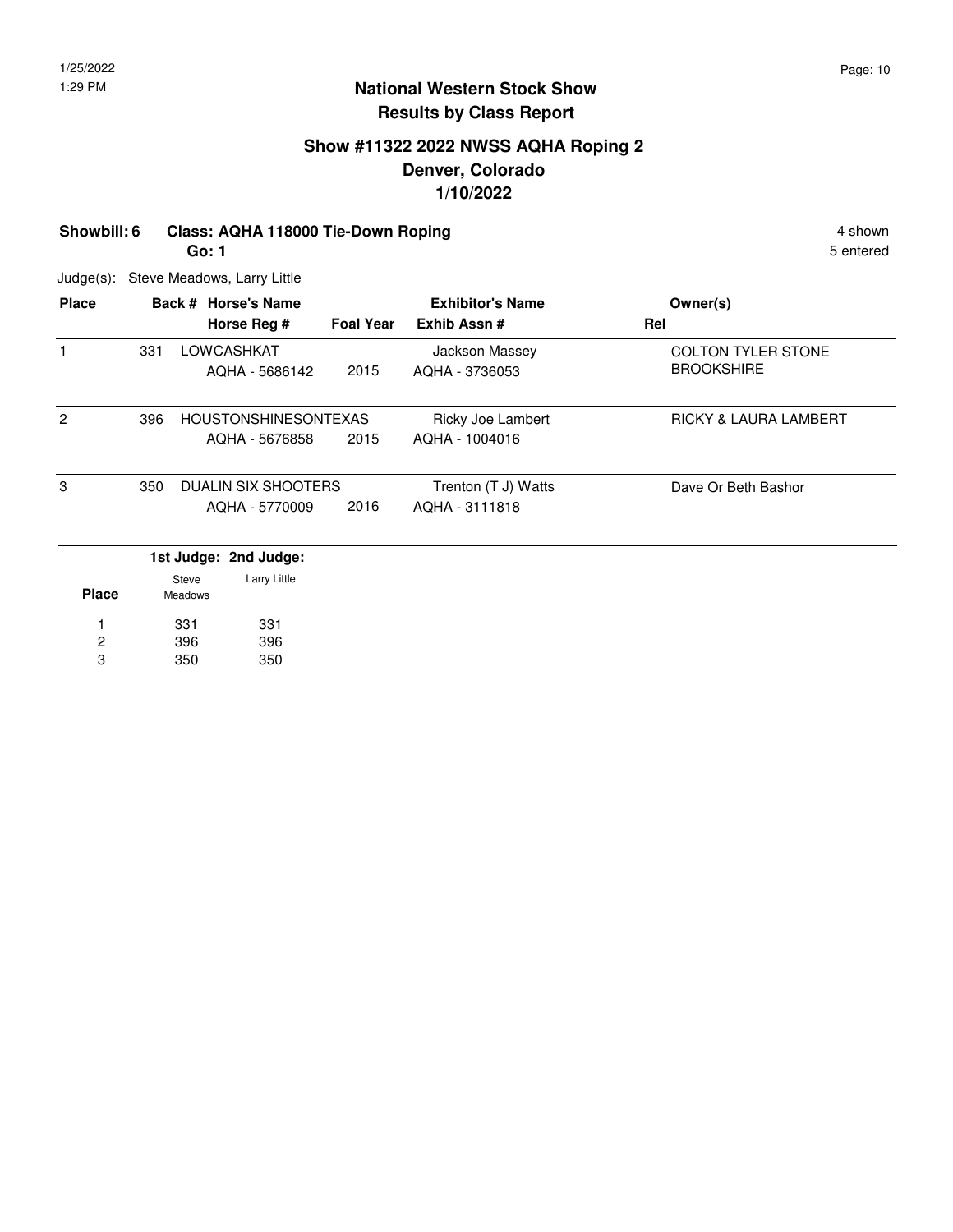# **Show #11222 2022 NWSS AQHA Roping 1 Denver, Colorado 1/10/2022**

**Showbill: 7 Class: AQHA 222000 Amt Dally Team Roping - Heading 7 Shown 7 shown Go: 1**

7 entered

Judge(s): David Avery, Tracy Willis, Bonnie Jo Clay

| Terry Swanson DVM<br>2011<br>AQHA - 2125228<br><b>Everett Merritt</b> | TERRY D DVM &/ ELAINE<br>7 SWANSON<br><b>Everett Merritt</b> |
|-----------------------------------------------------------------------|--------------------------------------------------------------|
|                                                                       |                                                              |
| 2014<br>AQHA - 1825285                                                | 7 Thornton, CO                                               |
| <b>JIM STOUDT</b><br>AQHA - 2412078                                   | <b>JIM STOUDT</b><br>7 FORT LUPTON, CO                       |
| Donald Tisdall<br>AQHA - 1566263                                      | Donald Tisdall<br>7 CASTLE ROCK, CO                          |
|                                                                       | 2012<br>2005                                                 |

|              |                | 1st Judge: 2nd Judge: 3rd Judge: |                   |
|--------------|----------------|----------------------------------|-------------------|
| <b>Place</b> | David<br>Avery | <b>Tracy Willis</b>              | Bonnie Jo<br>Clay |
| 1            | 358            | 358                              | 361               |
| 2            | 361            | 361                              | 358               |
| 3            | 373            | 373                              | 373               |
| 4            | 311            | 311                              | 311               |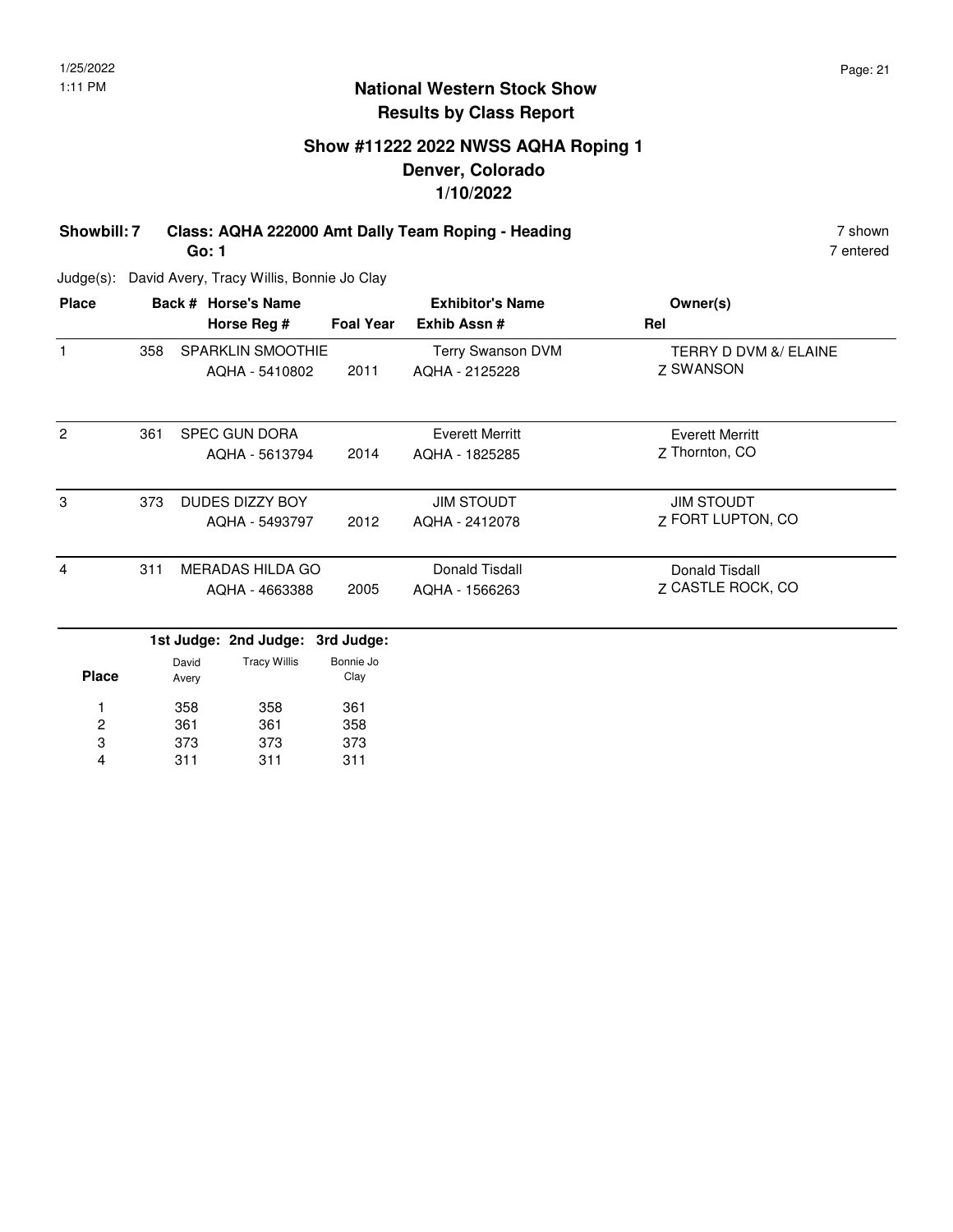# **Show #11222 2022 NWSS AQHA Roping 1 Denver, Colorado 1/10/2022**

**Showbill: 9 Class: AQHA 224000 Amt Dally Team Roping - Heeling 12 Shown 12 shown Go: 1**

13 entered

Judge(s): David Avery, Tracy Willis, Bonnie Jo Clay

3 4 5

313 358 407 358 313 407

| <b>Place</b> |     |                | Back # Horse's Name      |                   | <b>Exhibitor's Name</b> | Owner(s)                          |
|--------------|-----|----------------|--------------------------|-------------------|-------------------------|-----------------------------------|
|              |     |                | Horse Reg #              | <b>Foal Year</b>  | Exhib Assn #            | Rel                               |
| 1            | 376 |                | DT PECOS WHIZ            |                   | <b>TONY CLINCO</b>      | <b>TONY &amp; KIMBERLY CLINCO</b> |
|              |     |                | AQHA - 5710125           | 2013              | AQHA - 3126592          | Z                                 |
| 1            | 379 |                | Gee Whiz Heeza Champ     |                   | Kyle Vinyard            | Kyle Vinyard                      |
|              |     |                | AQHA - 5365287           | 2011              | AQHA - 3610430          | Fountain, CO                      |
| 3            | 313 |                | <b>TRULY A SAN PEPPY</b> |                   | Donald Tisdall          | Donald Tisdall                    |
|              |     |                | AQHA - 3798262           | 1999              | AQHA - 1566263          | Z CASTLE ROCK, CO                 |
| 4            | 358 |                | <b>SPARKLIN SMOOTHIE</b> |                   | Terry Swanson DVM       | TERRY D DVM &/ ELAINE             |
|              |     |                | AQHA - 5410802           | 2011              | AQHA - 2125228          | <b>Z SWANSON</b>                  |
| 5            | 407 |                | Fancy Gold Hot Rod       |                   | Shelbie Burke           | Shelbie Burke                     |
|              |     |                | AQHA - 5702853           | 2015              | AQHA - 4141649          | Brighton, CO                      |
|              |     |                | 1st Judge: 2nd Judge:    | 3rd Judge:        |                         |                                   |
| <b>Place</b> |     | David<br>Avery | <b>Tracy Willis</b>      | Bonnie Jo<br>Clay |                         |                                   |
| 1            |     | 376            | 379                      | 379               |                         |                                   |
| 2            |     | 313            | 376                      | 376               |                         |                                   |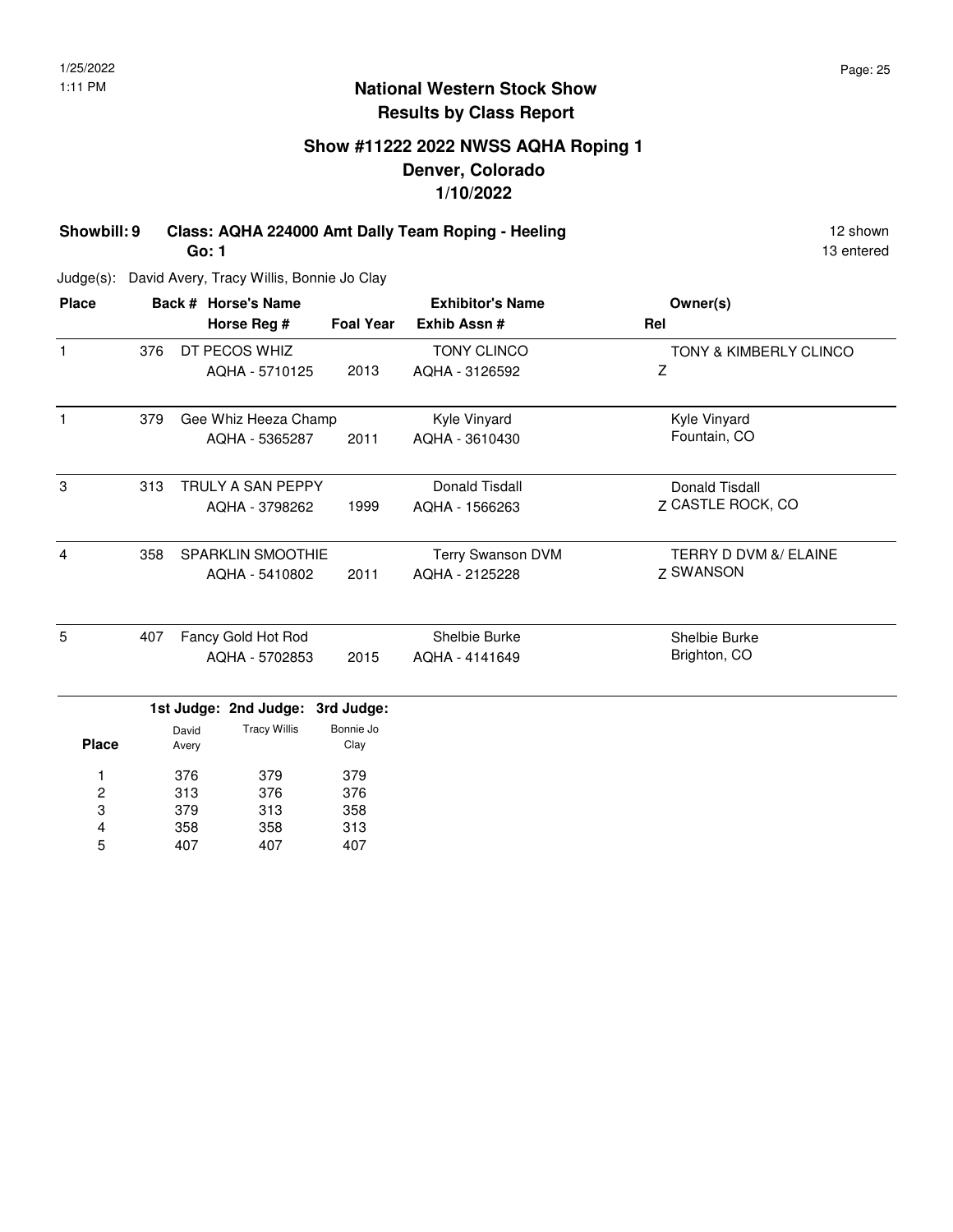# **Show #11222 2022 NWSS AQHA Roping 1 Denver, Colorado 1/10/2022**

| <b>Showbill: 11</b> | Class: AQHA 218000 Amt Tie-Down Roping<br>Go: 1     |                  |                         |            | I shown.<br>entered |
|---------------------|-----------------------------------------------------|------------------|-------------------------|------------|---------------------|
|                     | Judge(s): David Avery, Tracy Willis, Bonnie Jo Clay |                  |                         |            |                     |
| <b>Place</b>        | Back # Horse's Name                                 |                  | <b>Exhibitor's Name</b> | Owner(s)   |                     |
|                     | Horse Reg #                                         | <b>Foal Year</b> | Exhib Assn #            | <b>Rel</b> |                     |

|              |                | 1st Judge: 2nd Judge: 3rd Judge: |                   |
|--------------|----------------|----------------------------------|-------------------|
| <b>Place</b> | David<br>Avery | <b>Tracy Willis</b>              | Bonnie Jo<br>Clay |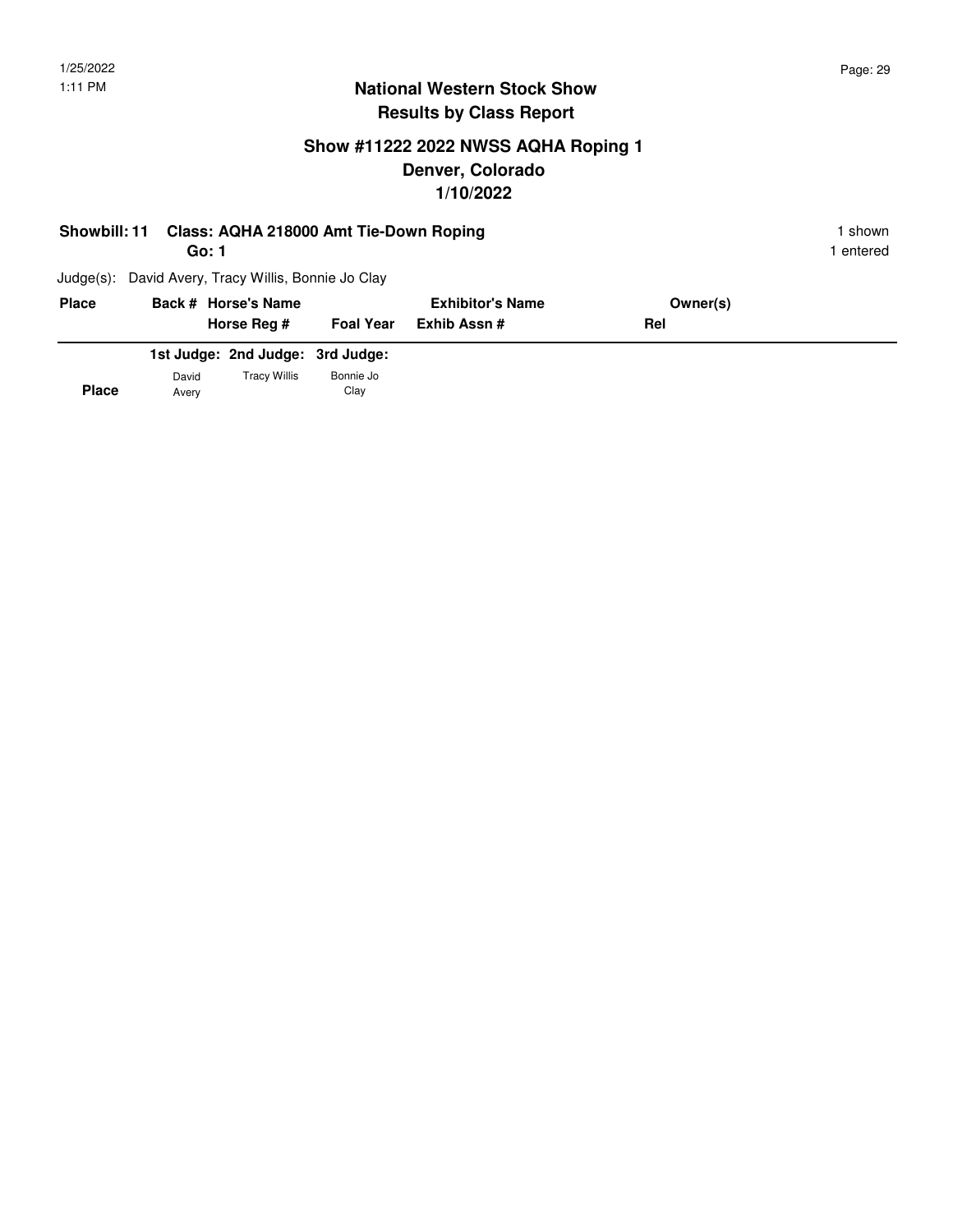# **Show #11222 2022 NWSS AQHA Roping 1 Denver, Colorado 1/10/2022**

# **Showbill: 13 Class: AQHA 220000 Amt Breakaway Roping 7 Shown 7 shown**

**Go: 1**

7 entered

Judge(s): David Avery, Tracy Willis, Bonnie Jo Clay

| Owner(s)<br>Rel                          | <b>Exhibitor's Name</b><br>Exhib Assn#   | <b>Foal Year</b> | Back # Horse's Name<br>Horse Reg #     |     | <b>Place</b> |
|------------------------------------------|------------------------------------------|------------------|----------------------------------------|-----|--------------|
| <b>Everett Merritt</b><br>Z Thornton, CO | <b>Everett Merritt</b><br>AQHA - 1825285 | 2014             | <b>SPEC GUN DORA</b><br>AQHA - 5613794 | 361 |              |
| KEVIN AND LEAH MACKEY<br>z               | Leah Mackey<br>AQHA - 3118785            | 2010             | <b>RC SALTYCAT</b><br>AQHA - 5443486   | 324 | 2            |
| <b>JIM STOUDT</b><br>7 FORT LUPTON, CO   | <b>JIM STOUDT</b><br>AQHA - 2412078      | 2012             | DUDES DIZZY BOY<br>AQHA - 5493797      | 373 | 3            |
|                                          |                                          |                  | 1st Judge: 2nd Judge: 3rd Judge:       |     |              |

| <b>Place</b> | David<br>Avery | <b>Tracy Willis</b> | Bonnie Jo<br>Clay |
|--------------|----------------|---------------------|-------------------|
|              | 361            | 361                 | 361               |
| 2            | 324            | 324                 | 324               |
| з            | 373            | 373                 | 373               |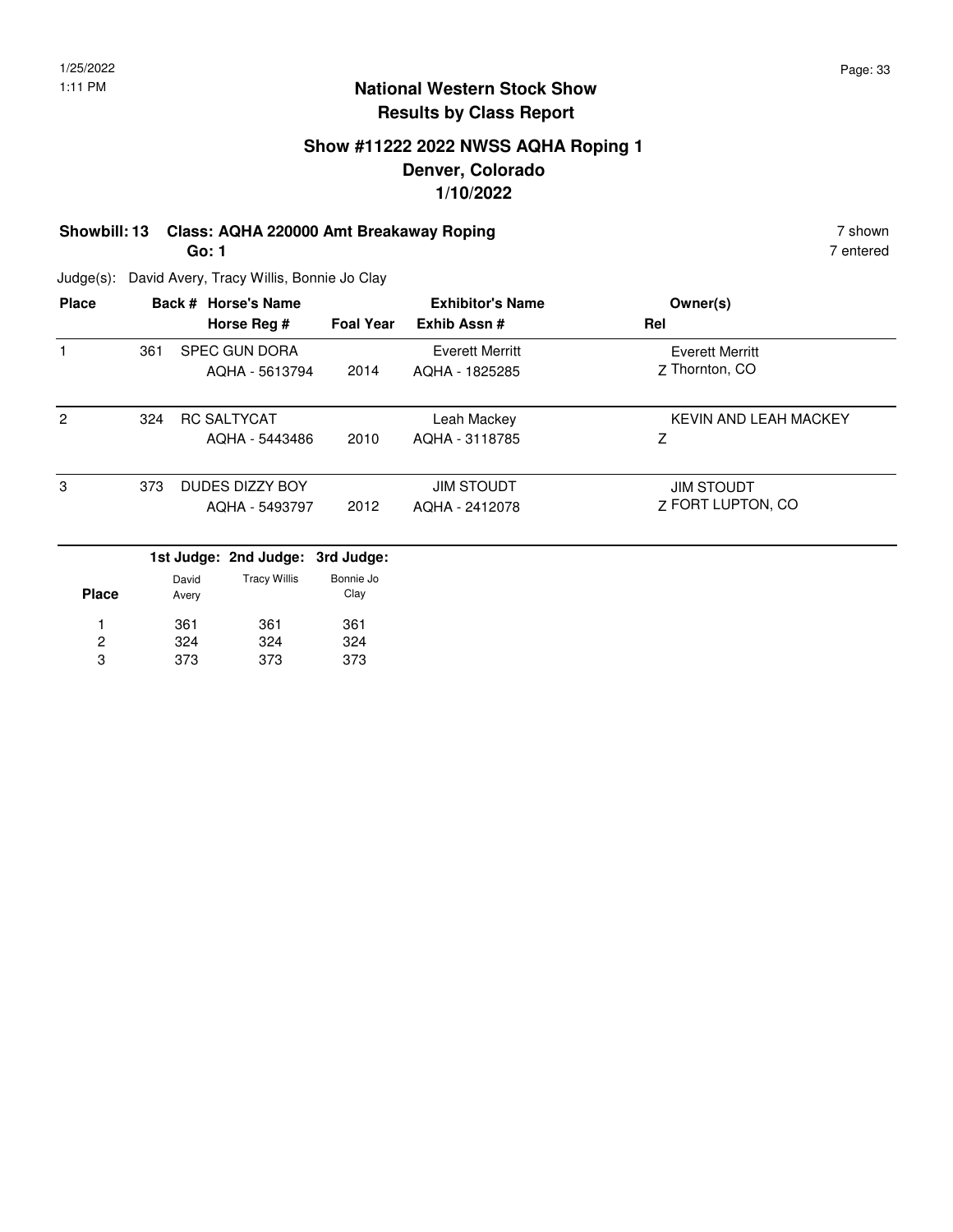3 entered

#### **National Western Stock Show Results by Class Report**

# **Show #11222 2022 NWSS AQHA Roping 1 Denver, Colorado 1/10/2022**

**Showbill: 14 Class: AQHA 420000 Youth Breakaway Roping 3 Shown 3 shown Go: 1**

Judge(s): David Avery, Tracy Willis, Bonnie Jo Clay

416 385

2 3

416 385 416 385

| <b>Place</b>   |     |       | Back # Horse's Name<br>Horse Reg # | <b>Foal Year</b> | <b>Exhibitor's Name</b><br>Exhib Assn# | <b>Birthdate</b> | Owner(s)<br>Rel            |
|----------------|-----|-------|------------------------------------|------------------|----------------------------------------|------------------|----------------------------|
|                |     |       |                                    |                  |                                        |                  |                            |
|                | 386 |       | <b>HA CROWN ROYAL</b>              |                  | Emma Magee                             |                  | WILLIAM AND EMMA SUE MAGEE |
|                |     |       | AQHA - 5647286                     | 2014             | AQHA - 3712563                         |                  | Z Byers, CO                |
| $\overline{2}$ | 416 |       | <b>SUNDAE FROST</b>                |                  | SADIE MARIE JACKSON                    |                  | <b>KENDRY JACKSON</b>      |
|                |     |       | AQHA - 5481862                     | 2008             | AQHA - 4311149                         |                  | A                          |
| 3              | 385 |       | LUCKY SMART N DUN IT               |                  | Emma Magee                             |                  | WILLIAM AND EMMA SUE MAGEE |
|                |     |       | AQHA - 5708789                     | 2015             | AQHA - 3712563                         |                  | Z Byers, CO                |
|                |     |       | 1st Judge: 2nd Judge:              | 3rd Judge:       |                                        |                  |                            |
|                |     | David | <b>Tracy Willis</b>                | Bonnie Jo        |                                        |                  |                            |
| <b>Place</b>   |     | Avery |                                    | Clay             |                                        |                  |                            |
|                |     | 386   | 386                                | 386              |                                        |                  |                            |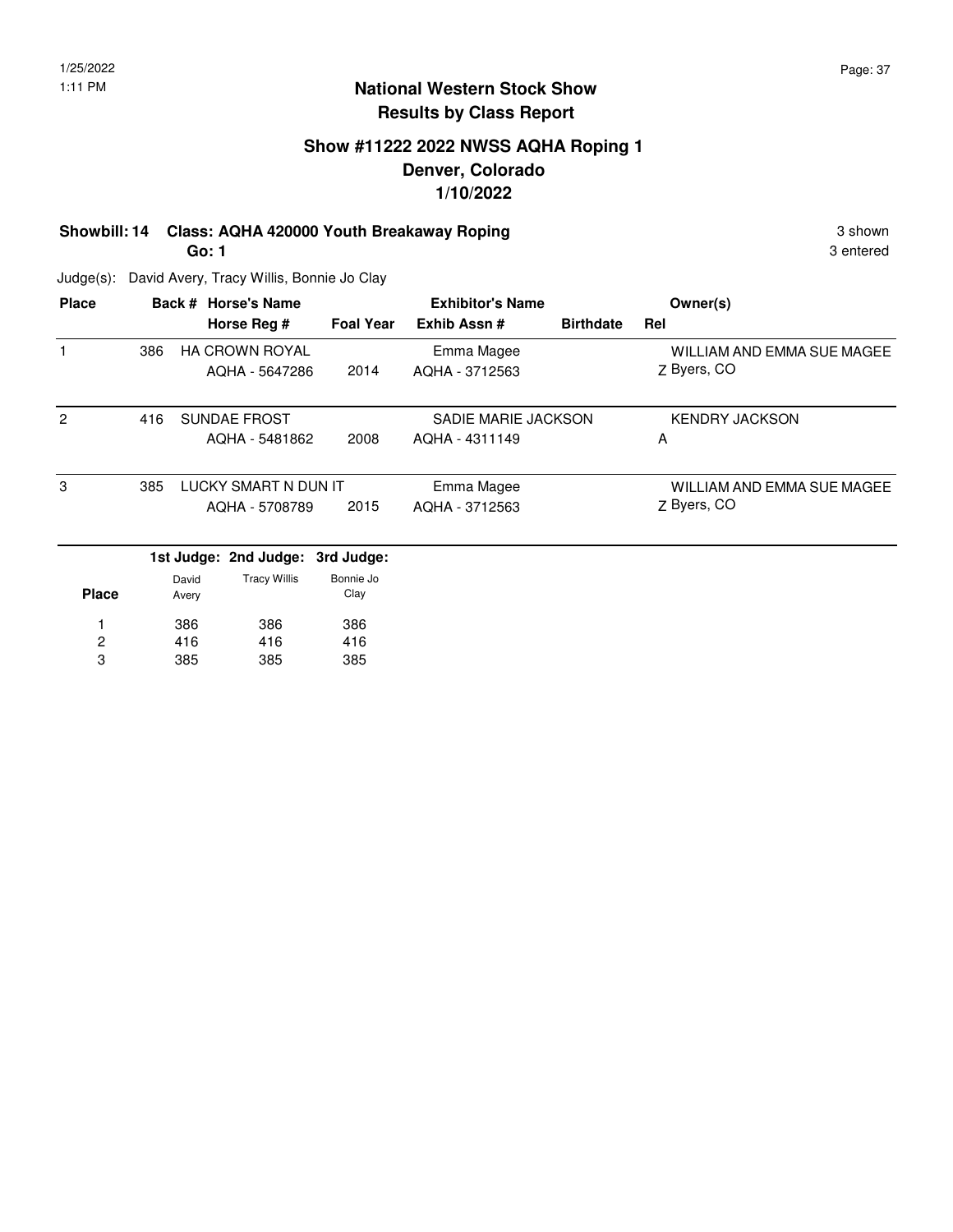# **Show #11322 2022 NWSS AQHA Roping 2 Denver, Colorado 1/11/2022**

#### **Showbill: 71 Class: AQHA 218000 Amt Tie-Down Roping 1 Shown 1 shown 1 shown**

**Go: 1**

1 entered

Judge(s): Steve Meadows, Larry Little

| <b>Place</b> | Back # Horse's Name                |                  | <b>Exhibitor's Name</b> | Owner(s)              |
|--------------|------------------------------------|------------------|-------------------------|-----------------------|
|              | Horse Reg #                        | <b>Foal Year</b> | Exhib Assn #            | Rel                   |
|              | <b>RC TWO TIMEN PLAYBOY</b><br>325 |                  | <b>KEVIN MACKEY</b>     | KEVIN AND LEAH MACKEY |
|              | AQHA - 5357240                     | 2010             | AQHA - 1418887          |                       |

|              |                  | 1st Judge: 2nd Judge: |  |
|--------------|------------------|-----------------------|--|
| <b>Place</b> | Steve<br>Meadows | Larry Little          |  |
| 1            | 325              | 325                   |  |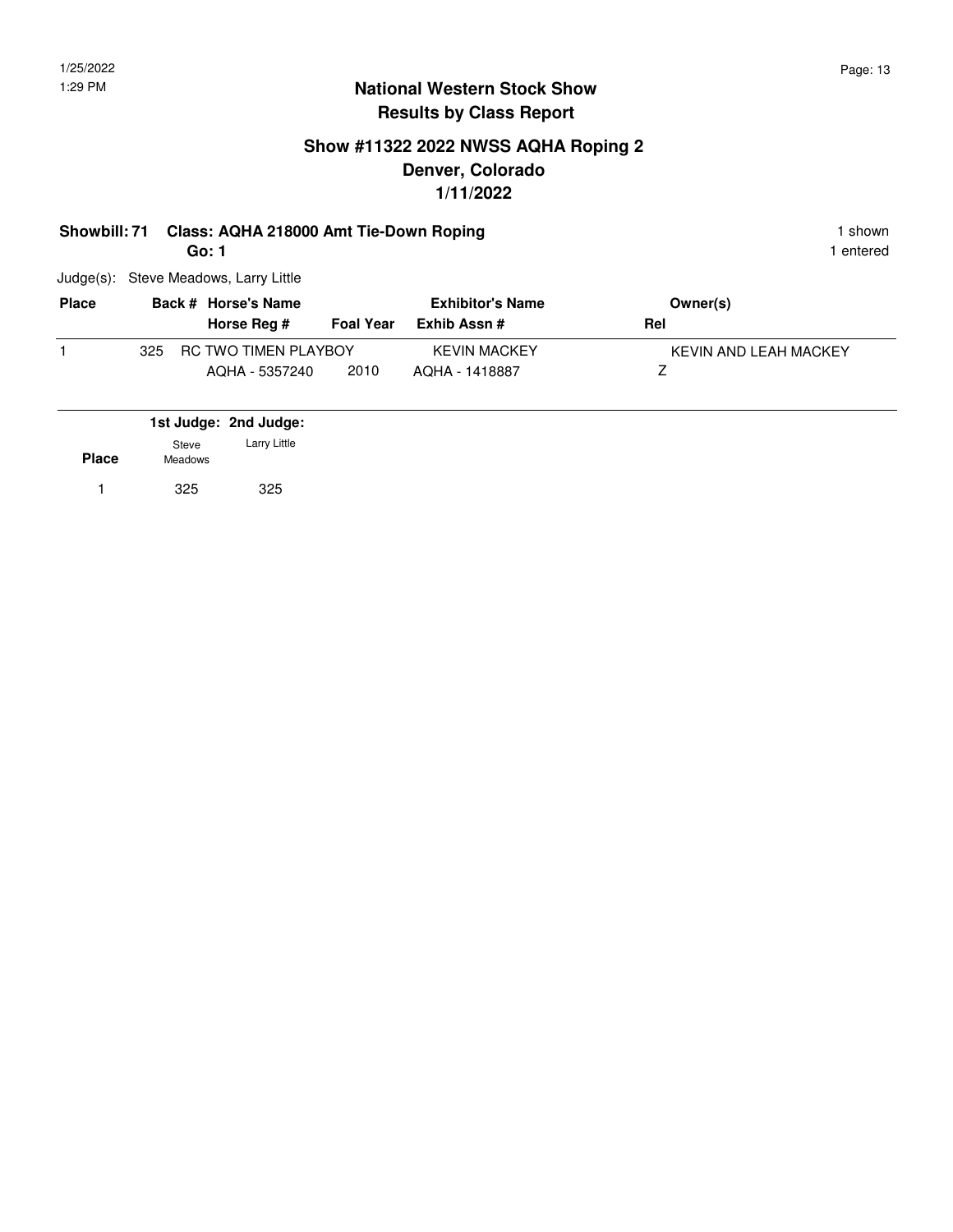# **Show #11322 2022 NWSS AQHA Roping 2 Denver, Colorado 1/11/2022**

# **Showbill: 73 Class: AQHA 220000 Amt Breakaway Roping 7 Shown 7 shown** 7 shown

**Go: 1**

Judge(s): Steve Meadows, Larry Little

| <b>Place</b>   |     | Back # Horse's Name<br>Horse Reg #        | <b>Foal Year</b> | <b>Exhibitor's Name</b><br>Exhib Assn#      | Owner(s)<br>Rel                                       |
|----------------|-----|-------------------------------------------|------------------|---------------------------------------------|-------------------------------------------------------|
| 1              | 339 | Xtra Step Chic<br>AQHA - 5611029          | 2014             | Haley Stephan<br>AQHA - 4245104             | Haley/Yury/Emily Stephan<br>A Thornton, CO            |
| $\overline{c}$ | 361 | <b>SPEC GUN DORA</b><br>AQHA - 5613794    | 2014             | Everett Merritt<br>AQHA - 1825285           | Everett Merritt<br>7 Thornton, CO                     |
| 3              | 324 | <b>RC SALTYCAT</b><br>AQHA - 5443486      | 2010             | Leah Mackey<br>AQHA - 3118785               | KEVIN AND LEAH MACKEY<br>Z                            |
| 4              | 330 | <b>BIJOUS FOXY LADY</b><br>AQHA - 5548030 | 2008             | COLETTE J WILBANKS-STOUDT<br>AQHA - 2369506 | <b>COLETTE J WILBANKS-STOUDT</b><br>Z Fort Lupton, CO |
|                |     | المستلفينا المستكر المستلملية القساف      |                  |                                             |                                                       |

|              |                  | 1st Judge: 2nd Judge: |
|--------------|------------------|-----------------------|
| <b>Place</b> | Steve<br>Meadows | Larry Little          |
| 1            | 339              | 339                   |
| 2            | 361              | 361                   |
| 3            | 324              | 324                   |
| 4            | 330              | 330                   |

7 entered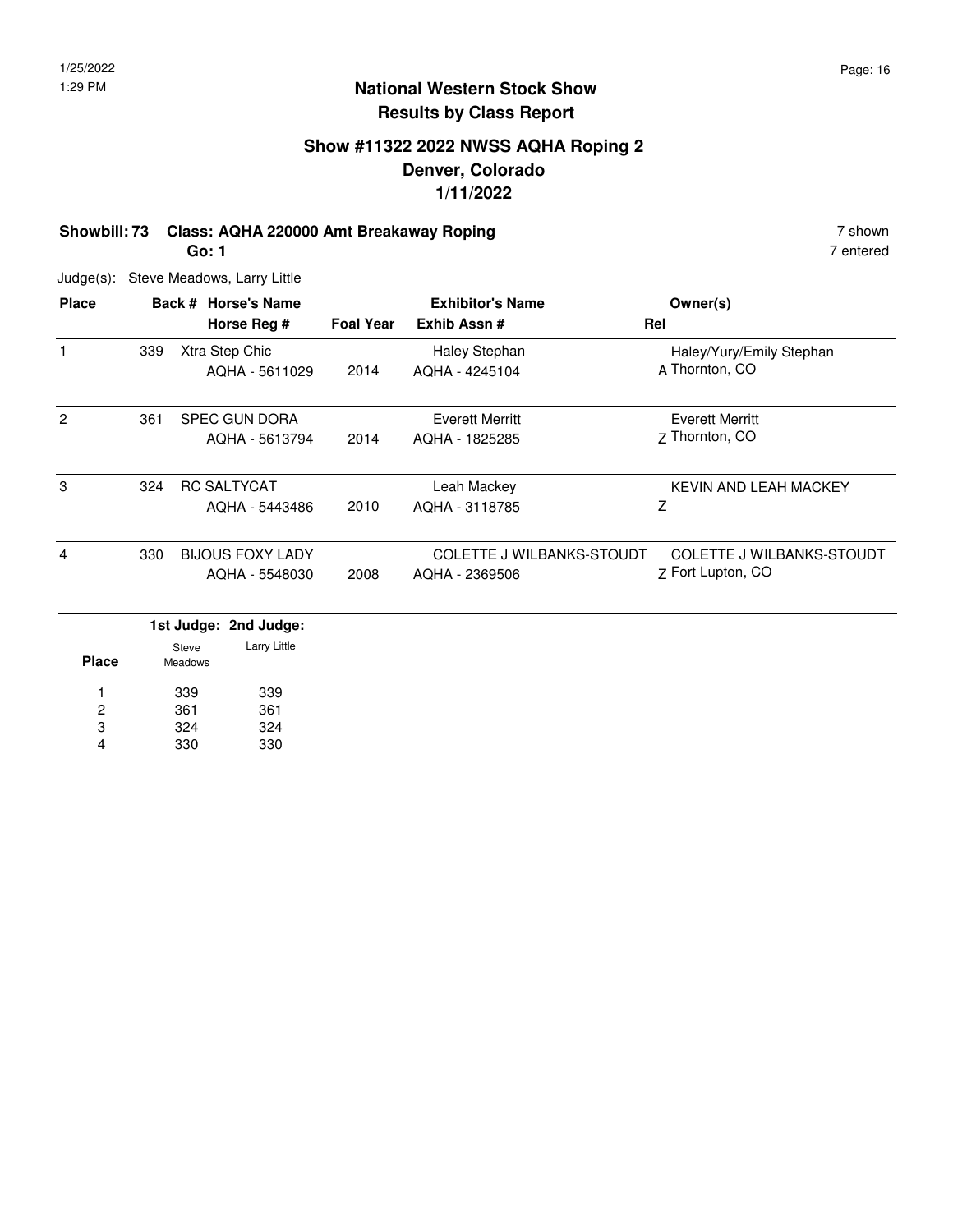# **Show #11322 2022 NWSS AQHA Roping 2 Denver, Colorado 1/10/2022**

# **Showbill: 74 Class: AQHA 420000 Youth Breakaway Roping** 2 shown 2 shown

**Go: 1**

Judge(s): Steve Meadows, Larry Little

| <b>Place</b> |     | Back # Horse's Name                    |                  | <b>Exhibitor's Name</b>      |                  | Owner(s)                                  |
|--------------|-----|----------------------------------------|------------------|------------------------------|------------------|-------------------------------------------|
|              |     | Horse Reg #                            | <b>Foal Year</b> | Exhib Assn #                 | <b>Birthdate</b> | Rel                                       |
|              | 385 | LUCKY SMART N DUN IT<br>AQHA - 5708789 | 2015             | Emma Magee<br>AQHA - 3712563 |                  | WILLIAM AND EMMA SUE MAGEE<br>Z Byers, CO |

|              |                         | 1st Judge: 2nd Judge: |
|--------------|-------------------------|-----------------------|
| <b>Place</b> | Steve<br><b>Meadows</b> | Larry Little          |
|              | 385                     | 385                   |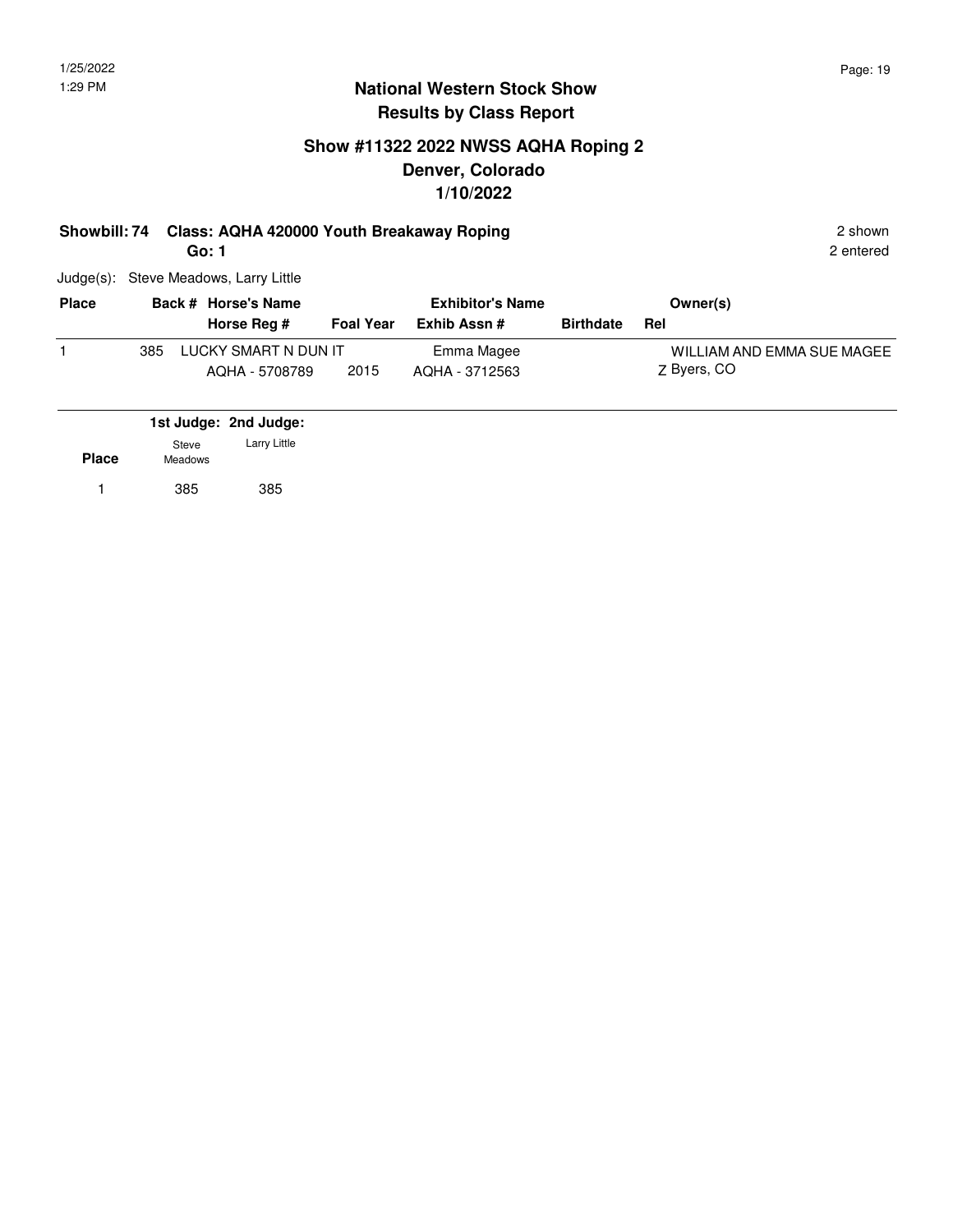# **Show #11322 2022 NWSS AQHA Roping 2 Denver, Colorado 1/11/2022**

**Showbill: 75 Class: AQHA 222000 Amt Dally Team Roping - Heading 7 Shown 7 shown Go: 1**

7 entered

Judge(s): Steve Meadows, Larry Little

| <b>Place</b>   |     | Back # Horse's Name          | <b>Foal Year</b> | <b>Exhibitor's Name</b><br>Exhib Assn# | Owner(s)<br>Rel        |
|----------------|-----|------------------------------|------------------|----------------------------------------|------------------------|
|                | 361 | Horse Reg #<br>SPEC GUN DORA |                  | <b>Everett Merritt</b>                 | <b>Everett Merritt</b> |
|                |     | AQHA - 5613794               | 2014             | AQHA - 1825285                         | 7 Thornton, CO         |
| $\overline{2}$ | 311 | MERADAS HILDA GO             |                  | Donald Tisdall                         | Donald Tisdall         |
|                |     | AQHA - 4663388               | 2005             | AQHA - 1566263                         | 7 CASTLE ROCK, CO      |
|                |     | 1st Judge: 2nd Judge:        |                  |                                        |                        |
|                |     | Larry Little<br>Steve        |                  |                                        |                        |

| <b>Place</b> | ---<br><b>Meadows</b> |     |
|--------------|-----------------------|-----|
|              | 361                   | 361 |
| 2            | 311                   | 311 |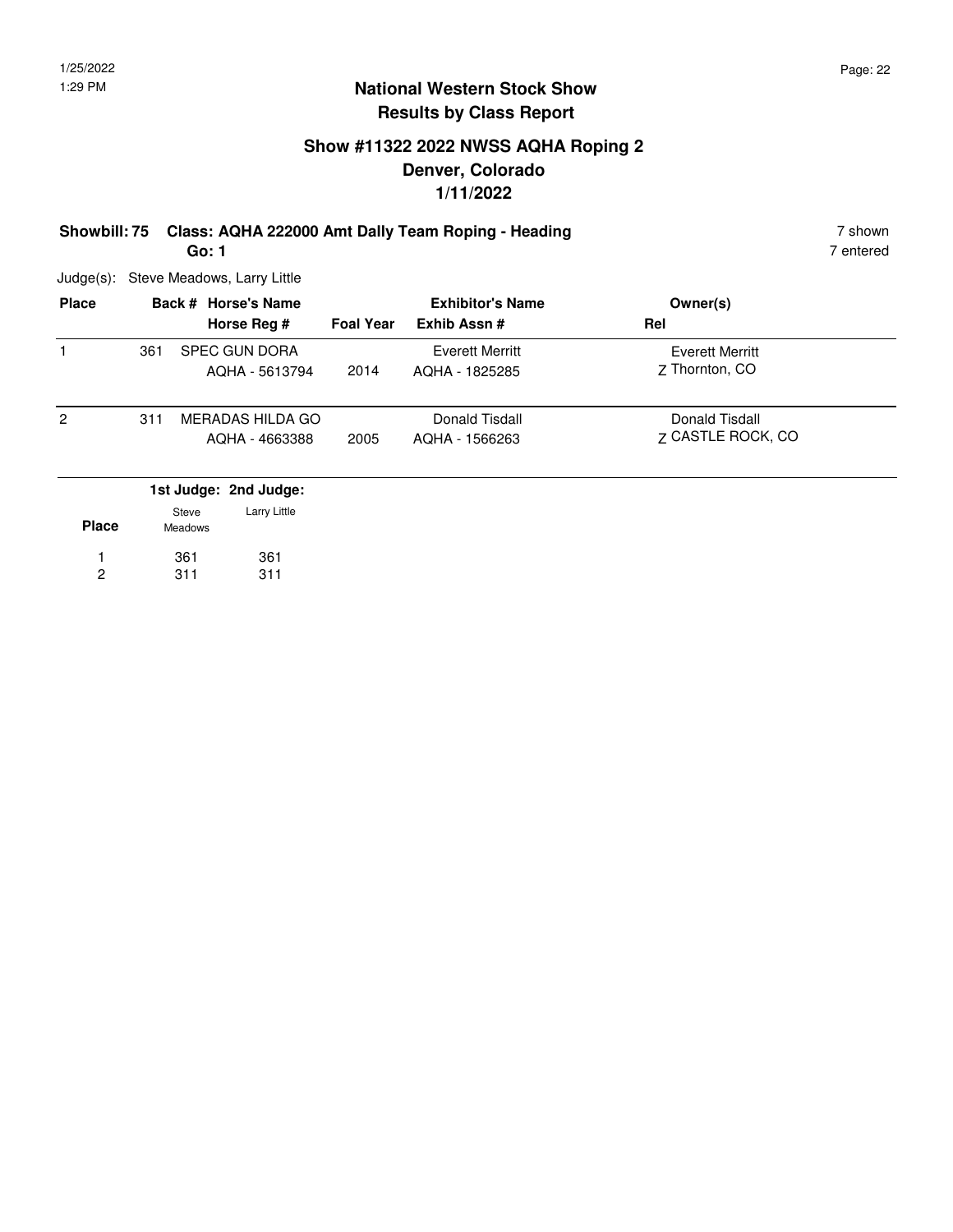# **Show #11322 2022 NWSS AQHA Roping 2 Denver, Colorado 1/11/2022**

**Showbill: 77 Class: AQHA 224000 Amt Dally Team Roping - Heeling 13 Shown 13 shown Go: 1**

Judge(s): Steve Meadows, Larry Little

| <b>Place</b>   |     | Back # Horse's Name<br>Horse Reg #           | <b>Foal Year</b> | <b>Exhibitor's Name</b><br>Exhib Assn #            | Owner(s)<br>Rel                                       |
|----------------|-----|----------------------------------------------|------------------|----------------------------------------------------|-------------------------------------------------------|
| $\mathbf{1}$   | 376 | DT PECOS WHIZ<br>AQHA - 5710125              | 2013             | <b>TONY CLINCO</b><br>AQHA - 3126592               | TONY & KIMBERLY CLINCO<br>Z                           |
| $\overline{2}$ | 379 | Gee Whiz Heeza Champ<br>AQHA - 5365287       | 2011             | Kyle Vinyard<br>AQHA - 3610430                     | Kyle Vinyard<br>Fountain, CO                          |
| 3              | 407 | Fancy Gold Hot Rod<br>AQHA - 5702853         | 2015             | Shelbie Burke<br>AQHA - 4141649                    | Shelbie Burke<br>Brighton, CO                         |
| 4              | 361 | <b>SPEC GUN DORA</b><br>AQHA - 5613794       | 2014             | <b>Everett Merritt</b><br>AQHA - 1825285           | <b>Everett Merritt</b><br>Z Thornton, CO              |
| 5              | 311 | <b>MERADAS HILDA GO</b><br>AQHA - 4663388    | 2005             | Donald Tisdall<br>AQHA - 1566263                   | Donald Tisdall<br>Z CASTLE ROCK, CO                   |
| 5              | 377 | PEPTOS HICKORY CAT<br>AQHA - 5746040         | 2016             | <b>TONY CLINCO</b><br>AQHA - 3126592               | <b>TONY &amp; KIMBERLY CLINCO</b><br>Ζ                |
| $\overline{7}$ | 313 | TRULY A SAN PEPPY<br>AQHA - 3798262          | 1999             | Donald Tisdall<br>AQHA - 1566263                   | Donald Tisdall<br>Z CASTLE ROCK, CO                   |
| 8              | 330 | <b>BIJOUS FOXY LADY</b><br>AQHA - 5548030    | 2008             | COLETTE J WILBANKS-STOUDT<br>AQHA - 2369506        | COLETTE J WILBANKS-STOUDT<br>Z Fort Lupton, CO        |
| 9              | 422 | <b>JAC MISS STYLEE SIX</b><br>AQHA - 5729925 | 2015             | <b>COLETTE J WILBANKS-STOUDT</b><br>AQHA - 2369506 | <b>COLETTE J WILBANKS-STOUDT</b><br>Z Fort Lupton, CO |

|       |                  | 1st Judge: 2nd Judge: |
|-------|------------------|-----------------------|
| Place | Steve<br>Meadows | Larry Little          |
| 1     | 379              | 376                   |
| 2     | 376              | 407                   |
| 3     | 407              | 379                   |
| 4     | 361              | 361                   |
| 5     | 377              | 311                   |
| 6     | 311              | 377                   |
| 7     | 313              | 313                   |
| 8     | 330              | 330                   |

13 entered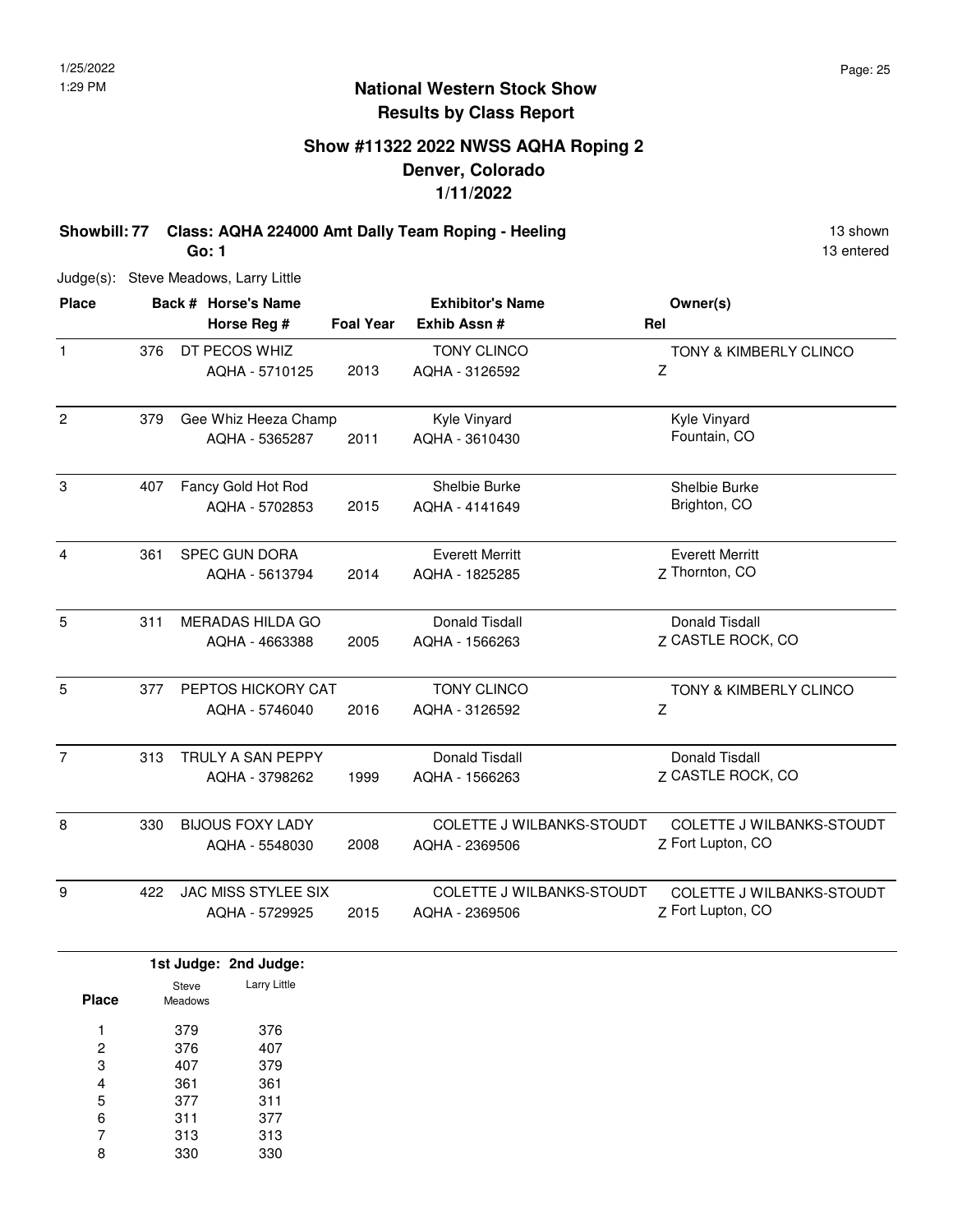#### **Show #11322 2022 NWSS AQHA Roping 2 Denver, Colorado 1/11/2022**

9 422 422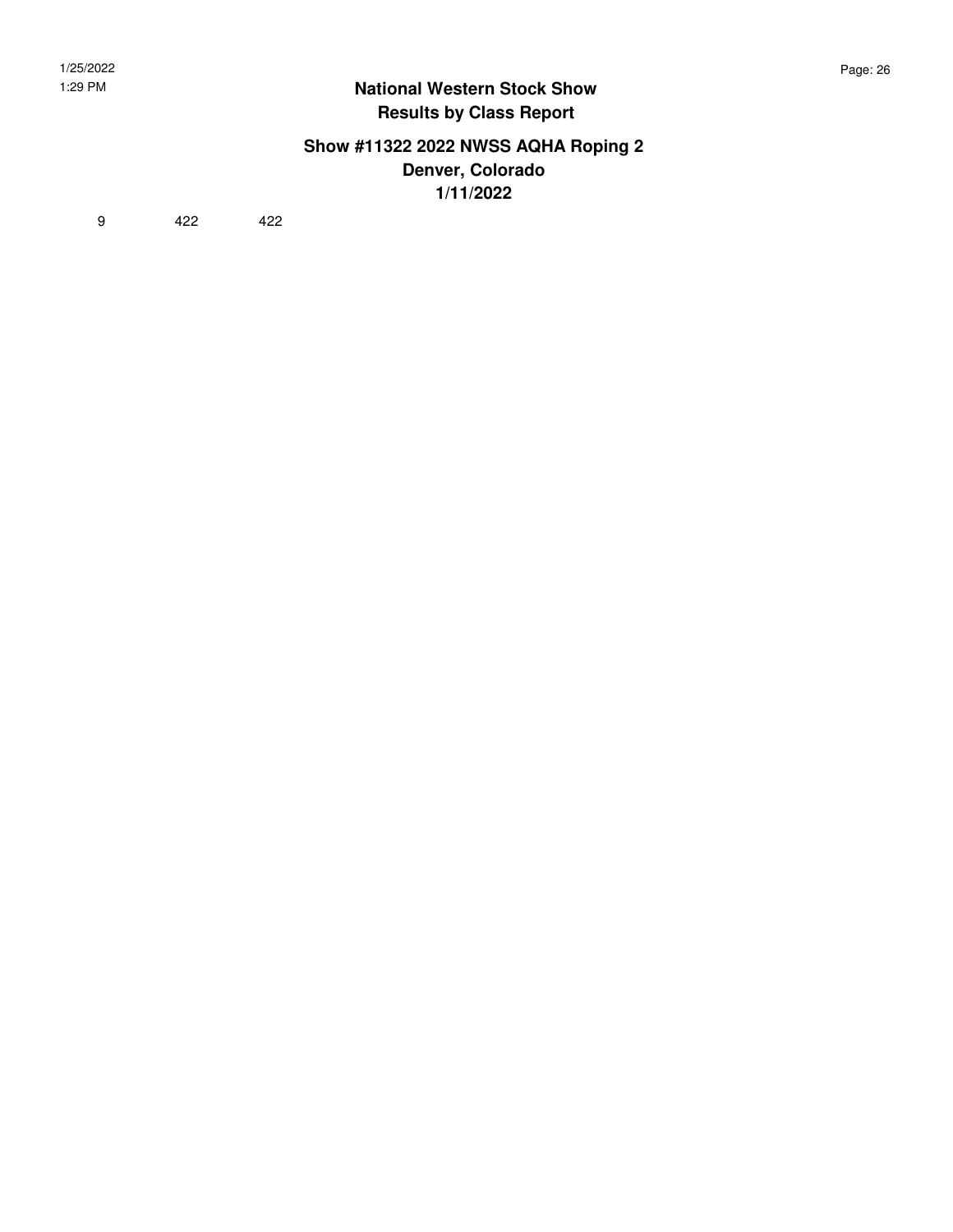# **Show #11022 2022 NWSS AQHA Show Denver, Colorado 1/12/2022**

# **Showbill: 84 Class: AQHA 128000 Barrel Racing 35 Shown 35 shown 35 shown**

**Go: 1**

37 entered

Judge(s): Steve Meadows, David Avery, Larry Little, Tracy Willis, Bonnie Jo Clay

| <b>Place</b>            |     |                  | Back # Horse's Name              |                  |                     | <b>Exhibitor's Name</b>    | Owner(s)                   |
|-------------------------|-----|------------------|----------------------------------|------------------|---------------------|----------------------------|----------------------------|
|                         |     |                  | Horse Reg #                      | <b>Foal Year</b> | Exhib Assn#         |                            | Rel                        |
| $\mathbf{1}$            | 326 |                  | Savannah Shines                  |                  |                     | <b>KELLY KENNEDY</b>       | <b>KELLY KENNEDY</b>       |
|                         |     |                  | AQHA - 5696388                   | 2015             | AQHA - 2244006      |                            | Berthoud, CO               |
| $\overline{c}$          | 391 |                  | WK TRACE THE LACE                |                  |                     | Wendy Kay Chambers(Hoefer) | Wendy Kay Chambers(Hoefer) |
|                         |     |                  | AQHA - 5565537                   | 2013             | AQHA - 1025148      |                            | Fort Lupton, CO            |
| 3                       | 412 | <b>INDYGO</b>    |                                  |                  |                     | <b>LANCE GRAVES</b>        | <b>BRENDA REISWIG</b>      |
|                         |     |                  | AQHA - 5685652                   | 2015             | AQHA - 704711       |                            |                            |
| 4                       | 328 |                  | Dashin For Dinero                |                  | Kylie Wells         |                            | Kylie Wells                |
|                         |     |                  | AQHA - 5106582                   | 2008             | AQHA - 2441507      |                            | Divide, CO                 |
| 5                       | 413 |                  | <b>MITEY PHANTOM</b>             |                  |                     | <b>LANCE GRAVES</b>        | <b>BOBBY SIMMONS</b>       |
|                         |     |                  | AQHA - 5731357                   | 2016             | AQHA - 704711       |                            |                            |
| 6                       | 416 |                  | SUNDAE FROST                     |                  |                     | SADIE MARIE JACKSON        | <b>KENDRY JACKSON</b>      |
|                         |     |                  | AQHA - 5481862                   | 2008             | AQHA - 4311149      |                            | Α                          |
| $\overline{7}$          | 367 |                  | <b>MS BULLY FAMOUS</b>           |                  |                     | LORIE SCHIFFER-DIODOSIO    | LORIE SCHIFFER-DIODOSIO    |
|                         |     |                  | AQHA - 5703621                   | 2014             | AQHA - 954189       |                            |                            |
| 8                       | 375 |                  | <b>GROUPIE DOLL</b>              |                  | Lana Randall        |                            | <b>MYA RANDALL</b>         |
|                         |     |                  | AQHA - 5798833                   | 2016             | AQHA - 3729435      |                            |                            |
| 9                       | 342 |                  | <b>GO FIREWATER MARIAH</b>       |                  |                     | SAVANNAH ROBERTS           | NICOLE/WARREN ROBERTS      |
|                         |     |                  | AQHA - 5443951                   | 2012             | AQHA - 4247937      |                            | Α                          |
| 10                      | 321 |                  | <b>HONOR MY FAME</b>             |                  |                     | <b>Casey Stichter</b>      | Nicole Hicks               |
|                         |     |                  | AQHA - 5674536                   | 2015             | AQHA - 3693914      |                            |                            |
|                         |     |                  | 1st Judge: 2nd Judge: 3rd Judge: |                  | 4th Judge:          | 5th Judge:                 |                            |
| <b>Place</b>            |     | Steve<br>Meadows | David<br>Avery                   | Larry Little     | <b>Tracy Willis</b> | Bonnie Jo<br>Clay          |                            |
| 1                       |     | 326              | 326                              | 326              | 326                 | 326                        |                            |
| $\overline{\mathbf{c}}$ |     | 391              | 391                              | 391              | 391                 | 391                        |                            |
| 3                       |     | 412              | 412                              | 412              | 412                 | 412                        |                            |
| 4                       |     | 328              | 328                              | 328              | 328                 | 328                        |                            |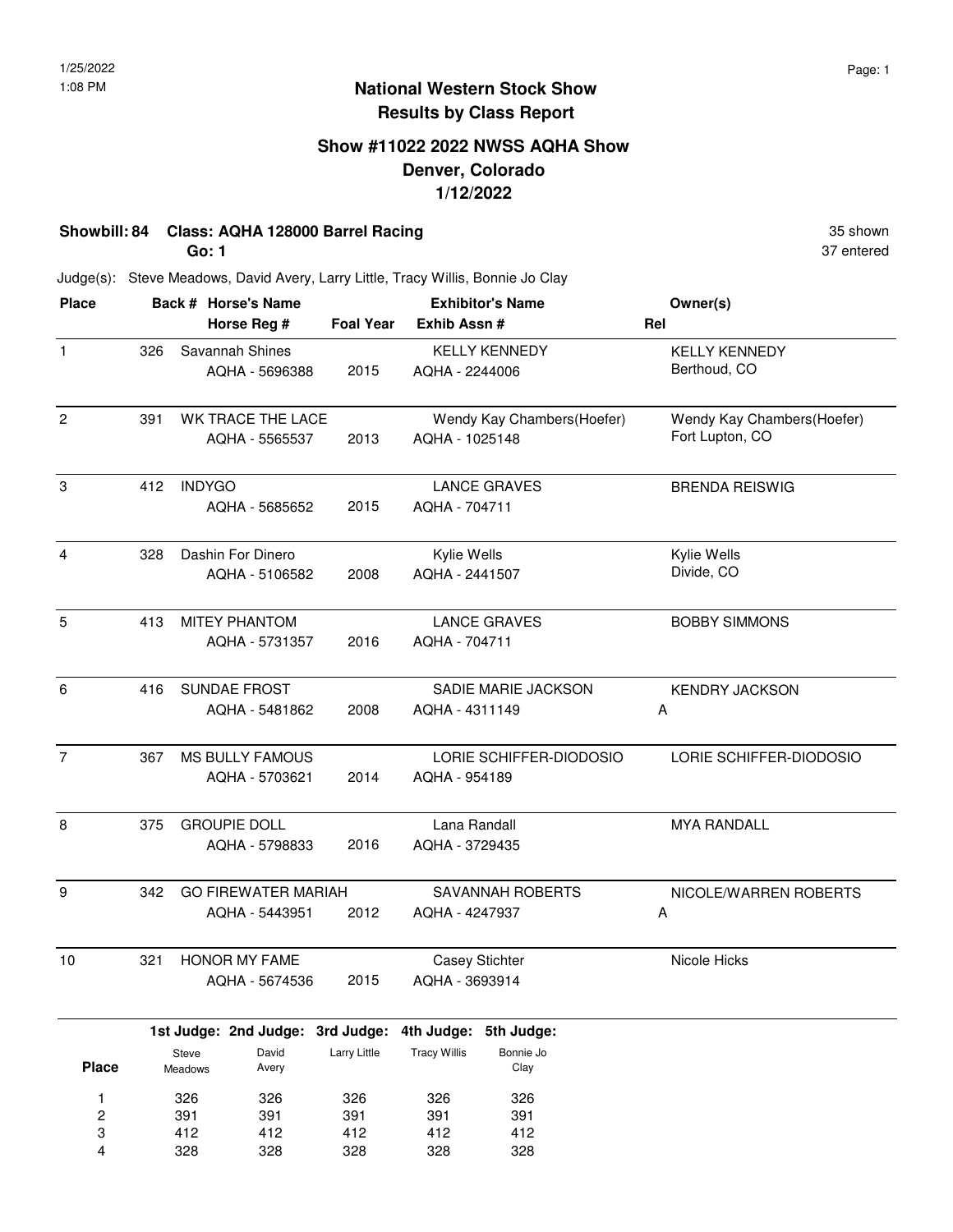# **Show #11022 2022 NWSS AQHA Show Denver, Colorado 1/12/2022**

# **Showbill: 85 Class: AQHA 228000 Amt Barrel Racing 10 Shown 10 shown 10 shown**

**Go: 1**

11 entered

Judge(s): Steve Meadows, David Avery, Larry Little, Tracy Willis, Bonnie Jo Clay

| <b>Place</b>   |     | Back # Horse's Name         |                  | <b>Exhibitor's Name</b>          | Owner(s)                |  |
|----------------|-----|-----------------------------|------------------|----------------------------------|-------------------------|--|
|                |     | Horse Reg #                 | <b>Foal Year</b> | Exhib Assn #                     | Rel                     |  |
| $\mathbf{1}$   | 328 | Dashin For Dinero           |                  | Kylie Wells                      | Kylie Wells             |  |
|                |     | AQHA - 5106582              | 2008             | AQHA - 2441507                   | Divide, CO              |  |
| $\overline{c}$ | 336 | <b>HOLLYWOODFROSTNSHINE</b> |                  | RENEE D ANDERSON                 | <b>RENEE D ANDERSON</b> |  |
|                |     | AQHA - 5421633              | 2011             | AQHA - 2939783                   | <b>PARKER</b>           |  |
| 3              | 362 | <b>MR FRENCH GUY</b>        |                  | <b>Wendy Walter</b>              | <b>Wendy Walter</b>     |  |
|                |     | AQHA - 5712169<br>2015      |                  | AQHA - 4477931                   | Brush, CO               |  |
| $\overline{4}$ | 300 | MS PLAYGIRL BLAKE           |                  | Derald Shaw                      | Derald Shaw             |  |
|                |     | AQHA - 5270454              | 2010             | AQHA - 4086091                   | Z PARKER, CO            |  |
| 5              | 306 | <b>BOH SB BLAZIN GLORY</b>  |                  | Josie Cole                       | Josie Cole              |  |
|                |     | AQHA - 5828578              | 2017             | AQHA - 4424924                   | Z                       |  |
| 6              | 329 | <b>GRAVES DASH TA ROCKS</b> |                  | Kylie Wells                      | Kylie Wells             |  |
|                |     | AQHA - 5858152              | 2017             | AQHA - 2441507                   | Divide, CO              |  |
| $\overline{7}$ | 316 | HBS RHYTHMS DYNASTY         |                  | <b>JACKLYN WHITE</b>             | <b>JACKLYN WHITE</b>    |  |
|                |     | AQHA - X0731118             | 2017             | AQHA - 4457103                   | <b>PARKER</b>           |  |
| 8              | 335 | <b>HI RISK</b>              |                  | RENEE D ANDERSON                 | RENEE D ANDERSON        |  |
|                |     | AQHA - 5332916              | 2008             | AQHA - 2939783                   | <b>PARKER</b>           |  |
| 9              | 332 | Foxiescowgirllegacy         |                  | <b>COLETTE J WILBANKS-STOUDT</b> | <b>CLARA WILBANKS</b>   |  |
|                |     | AQHA - 5663472              | 2014             | AQHA - 2369506                   | Ζ                       |  |

|              |                | 1st Judge: 2nd Judge: 3rd Judge: |              | 4th Judge:          | 5th Judge: |
|--------------|----------------|----------------------------------|--------------|---------------------|------------|
|              | Steve          | David                            | Larry Little | <b>Tracy Willis</b> | Bonnie Jo  |
| <b>Place</b> | <b>Meadows</b> | Avery                            |              |                     | Clay       |
|              | 328            | 328                              | 328          | 328                 | 328        |
| 2            | 336            | 336                              | 336          | 336                 | 336        |
| 3            | 362            | 362                              | 362          | 362                 | 362        |
| 4            | 300            | 300                              | 300          | 300                 | 300        |
| 5            | 306            | 306                              | 306          | 306                 | 306        |
| 6            | 329            | 329                              | 329          | 329                 | 329        |
| 7            | 316            | 316                              | 316          | 316                 | 316        |
| 8            | 335            | 335                              | 335          | 335                 | 335        |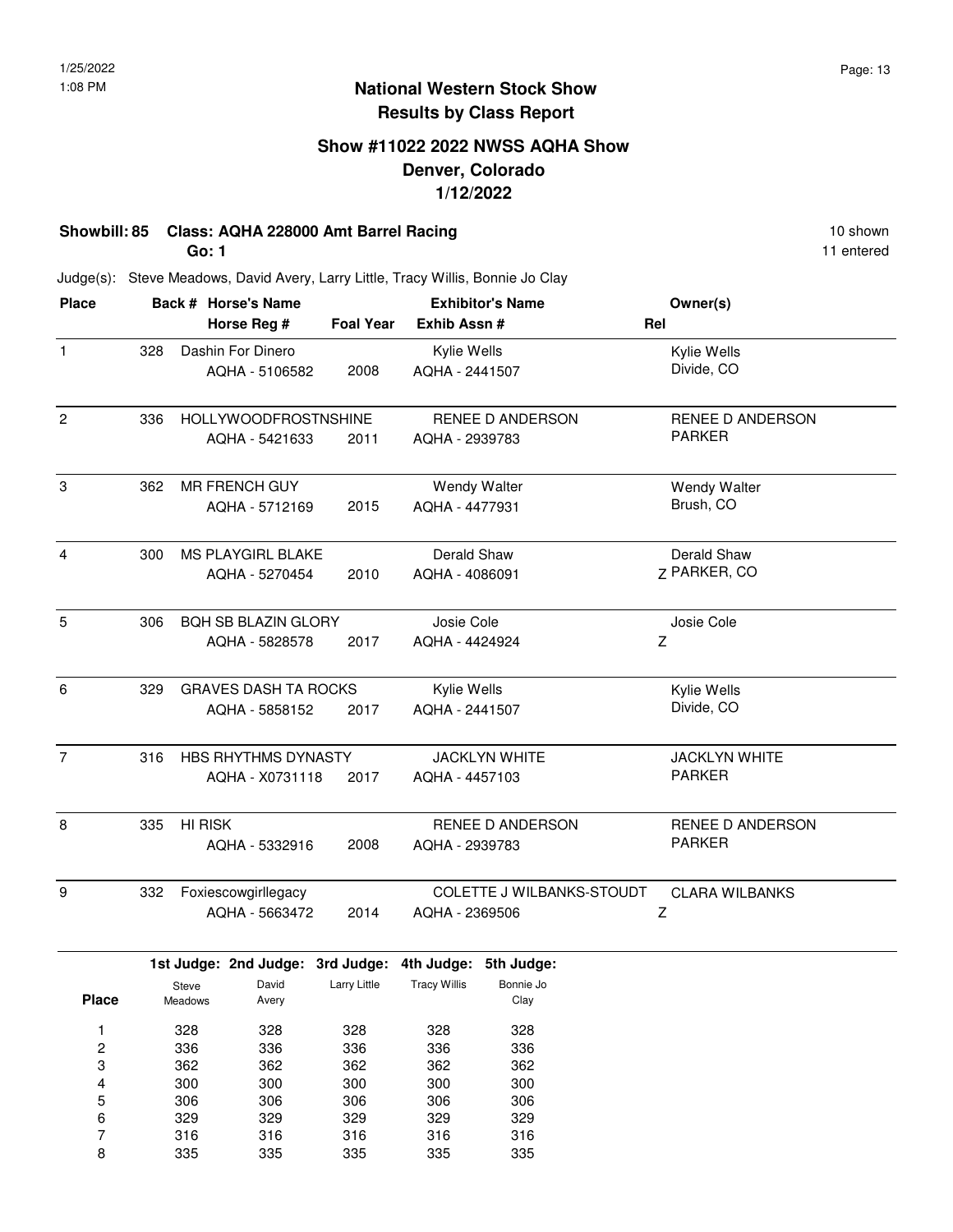# **Show #11022 2022 NWSS AQHA Show**

**Denver, Colorado 1/12/2022**

| 9 | 332 | 332 | 332 | 332 | 332 |  |
|---|-----|-----|-----|-----|-----|--|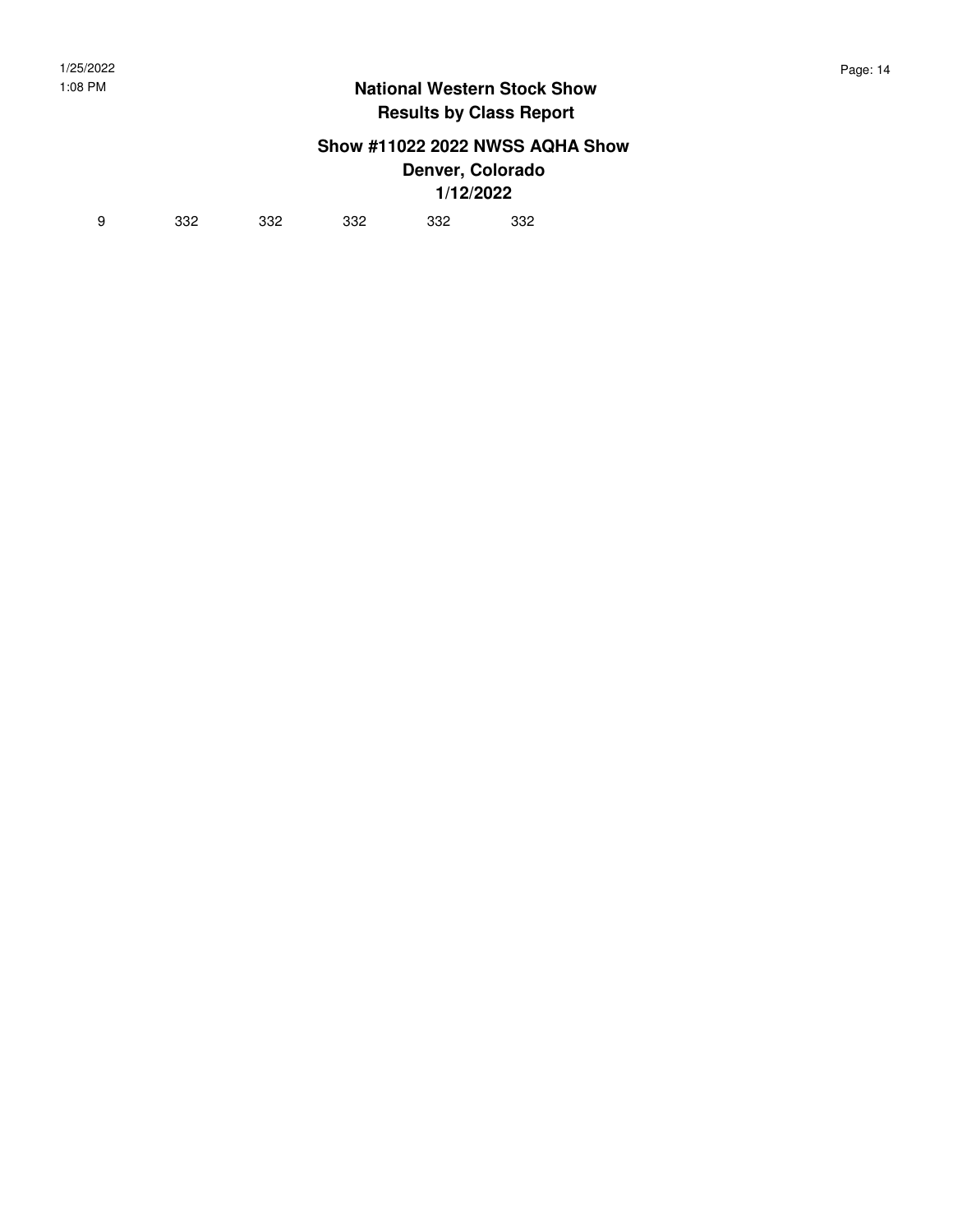# **Show #11022 2022 NWSS AQHA Show Denver, Colorado 1/12/2022**

#### **Showbill: 86 Class: AQHA 428000 Youth Barrel Racing 7 shown 7 shown Go: 1**

Judge(s): Steve Meadows, David Avery, Larry Little, Tracy Willis, Bonnie Jo Clay

| <b>Place</b>            |     |                   | Back # Horse's Name              |                     | <b>Exhibitor's Name</b> |                       | Owner(s)                                |
|-------------------------|-----|-------------------|----------------------------------|---------------------|-------------------------|-----------------------|-----------------------------------------|
|                         |     |                   | Horse Reg #                      | <b>Foal Year</b>    | Exhib Assn #            |                       | Rel                                     |
| $\mathbf{1}$            | 343 |                   | APRIL B FOOLIN                   |                     |                         | SAVANNAH ROBERTS      | NICOLE/WARREN ROBERTS                   |
|                         |     |                   | AQHA - 5832966                   | 2017                | AQHA - 4247937          |                       | A                                       |
| $\overline{c}$          | 307 |                   | <b>JM STREAKIN MILLIE</b>        |                     |                         | Karsyn Johnson        | Karsyn Johnson                          |
|                         |     |                   | AQHA - 5773923                   | 2016                | AQHA - 4141749          |                       | Elizabeth, CO                           |
| 3                       | 309 |                   | <b>FAMOUS IN PINK</b>            |                     |                         | <b>ASPEN EDGE</b>     | <b>JOEY EDGE</b>                        |
|                         |     |                   | AQHA - 5206664                   | 2009                | AQHA - 3483531          |                       | Α                                       |
| 4                       | 428 |                   | Dasher Bar Money                 |                     |                         | Kamryn Lorraine Adent | <b>KELLY KENNEDY</b>                    |
|                         |     |                   | AQHA - 5743270                   | 2016                | AQHA - 4460930          |                       | A Berthoud, CO<br>Unknown - Horse Owner |
|                         |     |                   |                                  |                     |                         |                       | Unknown - Horse Owner                   |
|                         |     |                   |                                  |                     |                         |                       | Unknown - Horse Owner                   |
| 5                       | 365 |                   | AINTNORAGGAMUFFIN                |                     | Loralee Ward            |                       | <b>JIM WARD</b>                         |
|                         |     |                   | AQHA - 5767009                   | 2016                | AQHA - 3700692          |                       | Α                                       |
| 6                       | 364 | <b>ZENJI BENZ</b> |                                  |                     |                         | CHARLI MCKUNE         | MICHAEL NANKERVIS                       |
|                         |     |                   | AQHA - 4363201                   | 2002                | AQHA - 4474607          |                       | A GOLDEN, CO                            |
|                         |     |                   | 1st Judge: 2nd Judge: 3rd Judge: |                     |                         | 4th Judge: 5th Judge: |                                         |
| <b>Place</b>            |     | Steve<br>Meadows  | David<br>Avery                   | <b>Larry Little</b> | <b>Tracy Willis</b>     | Bonnie Jo<br>Clay     |                                         |
| 1                       |     | 343               | 343                              | 343                 | 343                     | 343                   |                                         |
| $\overline{\mathbf{c}}$ |     | 307               | 307                              | 307                 | 307                     | 307                   |                                         |
| 3                       |     | 309               | 309                              | 309                 | 309                     | 309                   |                                         |
| 4                       |     | 428               | 428                              | 428                 | 428                     | 428                   |                                         |
| 5                       |     | 365               | 365                              | 365                 | 365                     | 365                   |                                         |
| 6                       |     | 364               | 364                              | 364                 | 364<br>364              |                       |                                         |

8 entered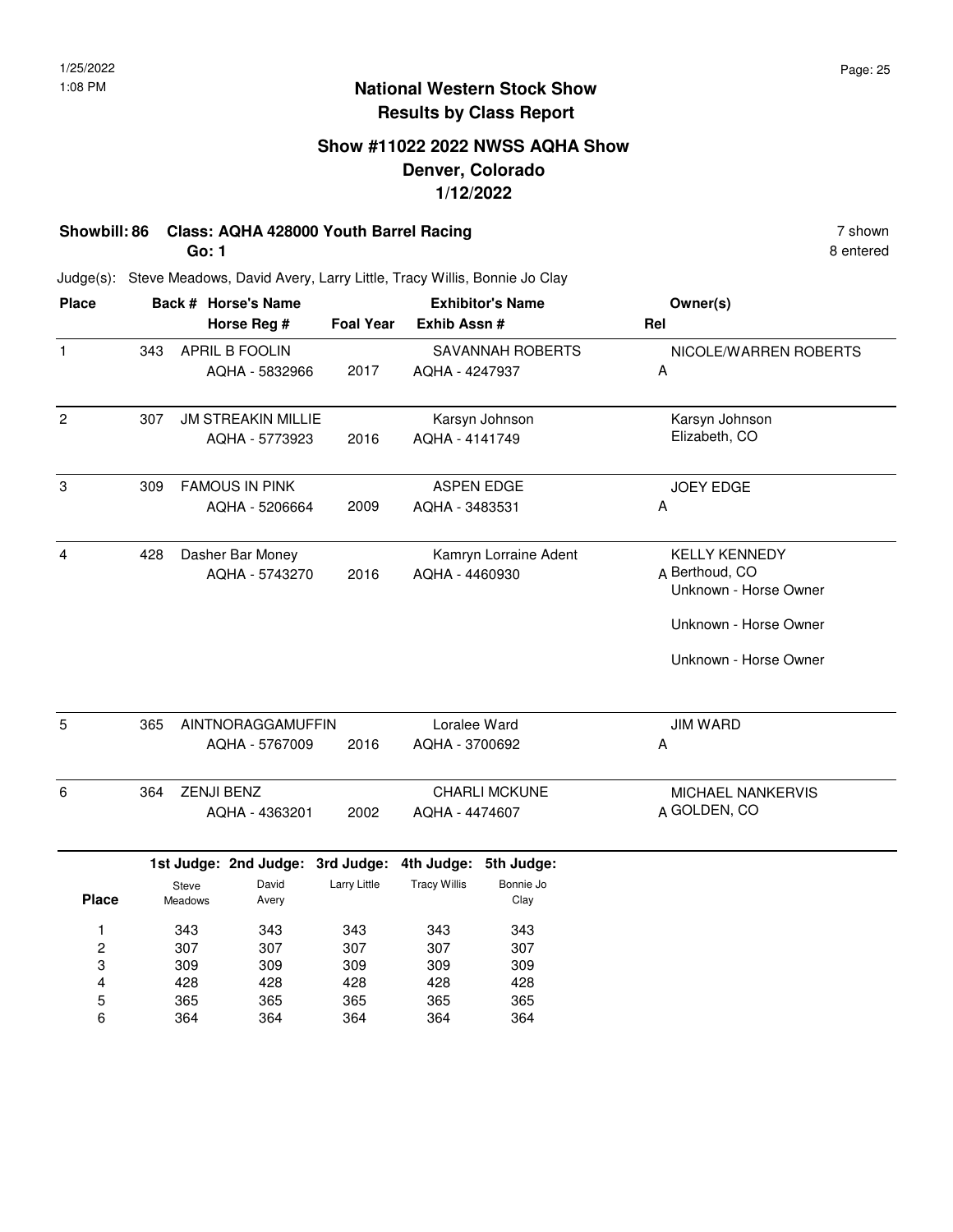8 entered

#### **National Western Stock Show Results by Class Report**

# **Show #11022 2022 NWSS AQHA Show Denver, Colorado 1/12/2022**

# **Showbill: 137 Class: AQHA 143000 Ranch Riding 7 shown 7 shown 7 shown**

**Go: 1**

Judge(s): Steve Meadows, David Avery, Larry Little, Tracy Willis, Bonnie Jo Clay

| <b>Place</b><br>Back # Horse's Name |                        |                |                                  |                  | <b>Exhibitor's Name</b>  | Owner(s)                   |                            |
|-------------------------------------|------------------------|----------------|----------------------------------|------------------|--------------------------|----------------------------|----------------------------|
|                                     |                        |                | Horse Reg #                      | <b>Foal Year</b> | Exhib Assn #             |                            | Rel                        |
| $\mathbf{1}$                        | 417                    |                | <b>SPANISH REBOOT</b>            |                  |                          | <b>LEAH M LABONTE</b>      | <b>LEAH M LABONTE</b>      |
|                                     |                        |                | AQHA - 5587526                   | 2013             | AQHA - 2505552           |                            | Weldona, CO                |
| $\overline{c}$                      | 349                    |                | <b>TRAVALIN JOE</b>              |                  |                          | <b>MELISSA K NANKERVIS</b> | <b>MELISSA K NANKERVIS</b> |
|                                     |                        |                | AQHA - 5711668                   | 2015             | AQHA - 3358492           |                            | GOLDEN, CO                 |
| 3                                   | 377                    |                | PEPTOS HICKORY CAT               |                  | <b>KIM CLINCO</b>        |                            | TONY & KIMBERLY CLINCO     |
|                                     |                        |                | AQHA - 5746040                   | 2016             | AQHA - 1234341           |                            | Z                          |
| 3                                   | 378                    |                | <b>VERY SMART LENA</b>           |                  | <b>KIM CLINCO</b>        |                            | TONY & KIMBERLY CLINCO     |
|                                     |                        |                | AQHA - 5166541                   | 2008             | AQHA - 1234341           |                            | Z                          |
| 5                                   | 317<br>Hes pretty tuff |                |                                  |                  | Elizabeth Kennedy Snyder | <b>BEN CHOATE</b>          |                            |
|                                     |                        |                | AQHA - 5936413                   | 2018             | AQHA - 4085465           |                            |                            |
| 5                                   | 318                    |                | Shesa Classy Cat                 |                  |                          | Elizabeth Kennedy Snyder   | Kim Rounds                 |
|                                     |                        |                | AQHA - 5499101                   | 2012             | AQHA - 4085465           |                            | Eaton, CO                  |
| $\overline{7}$                      | 320                    |                | My Sugar Rey                     |                  |                          | Elizabeth Kennedy Snyder   | Laurie Krause              |
|                                     |                        |                | AQHA - 5997085                   | 2018             | AQHA - 4085465           |                            |                            |
|                                     |                        |                | 1st Judge: 2nd Judge: 3rd Judge: |                  | 4th Judge:               | 5th Judge:                 |                            |
|                                     |                        | Steve          | David                            | Larry Little     | <b>Tracy Willis</b>      | Bonnie Jo                  |                            |
| <b>Place</b>                        |                        | <b>Meadows</b> | Avery                            |                  |                          | Clay                       |                            |
| 1                                   |                        | 417            | 417                              | 417              | 417                      | 417                        |                            |
| $\overline{\mathbf{c}}$             |                        | 349            | 349                              | 377              | 378                      | 349                        |                            |
| 3                                   |                        | 377            | 377                              | 349              | 349                      | 378                        |                            |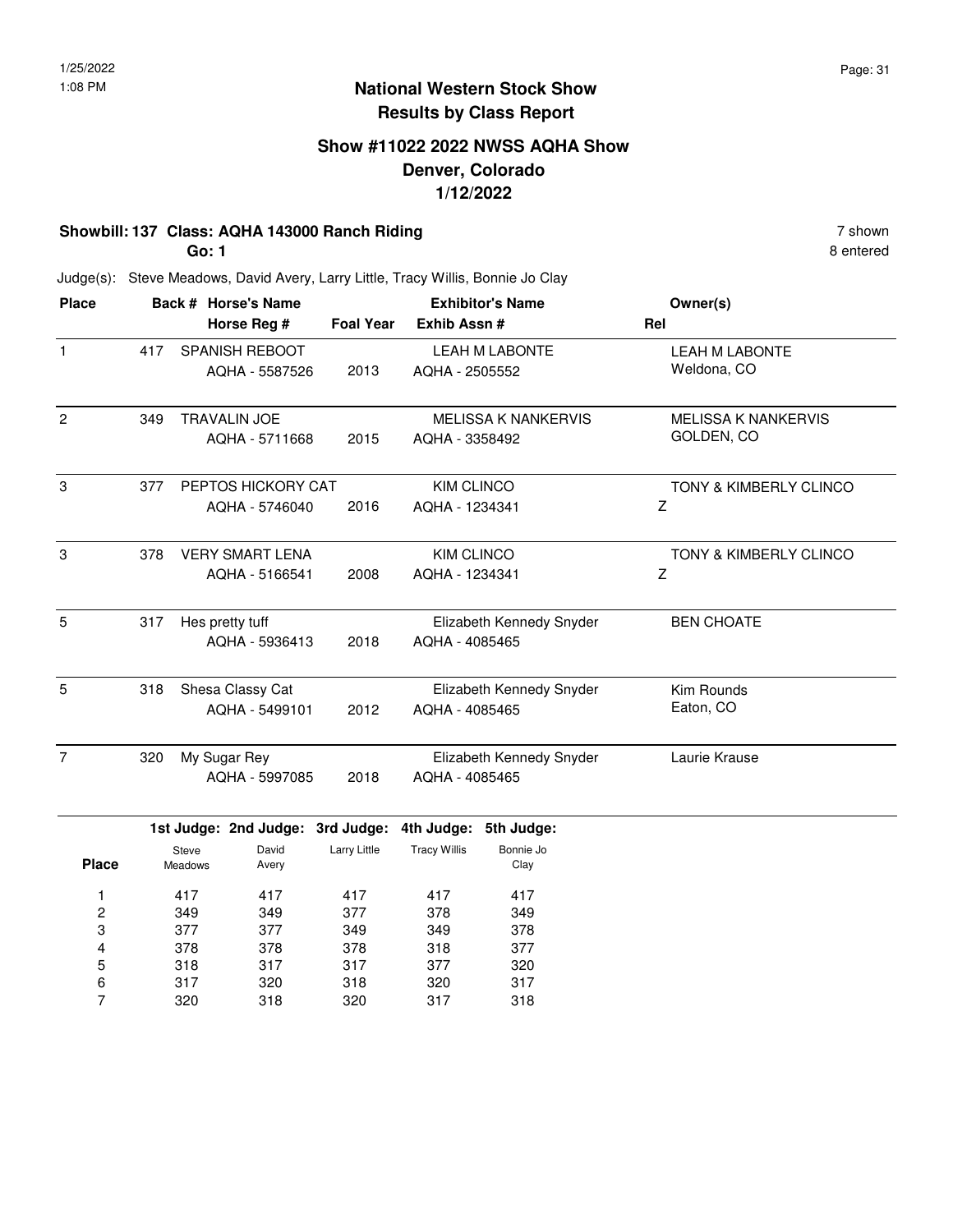# **Show #11022 2022 NWSS AQHA Show Denver, Colorado 1/12/2022**

#### **Showbill: 138 Class: AQHA 243000 Amt Ranch Riding 10 Shown 10 shown 10 shown**

**Go: 1**

12 entered

Judge(s): Steve Meadows, David Avery, Larry Little, Tracy Willis, Bonnie Jo Clay

| <b>Place</b>            |                                              |                   | Back # Horse's Name              |                                   | <b>Exhibitor's Name</b>    |                            | Owner(s)               |
|-------------------------|----------------------------------------------|-------------------|----------------------------------|-----------------------------------|----------------------------|----------------------------|------------------------|
|                         |                                              |                   | Horse Reg #                      | <b>Foal Year</b>                  | Exhib Assn #               |                            | Rel                    |
| $\mathbf{1}$            | 417                                          |                   | SPANISH REBOOT                   |                                   | <b>LEAH M LABONTE</b>      |                            | <b>LEAH M LABONTE</b>  |
|                         |                                              |                   | AQHA - 5587526                   | 2013                              | AQHA - 2505552             |                            | Weldona, CO            |
| $\overline{c}$          | <b>TRAVALIN JOE</b><br>349<br>AQHA - 5711668 |                   |                                  |                                   | <b>MELISSA K NANKERVIS</b> | <b>MELISSA K NANKERVIS</b> |                        |
|                         |                                              |                   |                                  | 2015                              | AQHA - 3358492             |                            | GOLDEN, CO             |
| 3                       | 377                                          |                   | PEPTOS HICKORY CAT               |                                   | <b>KIM CLINCO</b>          |                            | TONY & KIMBERLY CLINCO |
|                         | AQHA - 5746040                               |                   |                                  | 2016                              | AQHA - 1234341             |                            | Ζ                      |
| 4                       | Precious lil stress<br>319                   |                   |                                  |                                   | <b>BONNIE CARNESECCA</b>   | <b>BONNIE CARNESECCA</b>   |                        |
|                         |                                              |                   | AQHA - 5819133                   | 2017                              | AQHA - 4328542             |                            |                        |
| 5                       | <b>VERY SMART LENA</b><br>378                |                   |                                  |                                   | <b>KIM CLINCO</b>          |                            | TONY & KIMBERLY CLINCO |
|                         |                                              |                   | AQHA - 5166541                   | 2008                              | AQHA - 1234341             |                            | Z                      |
| 6                       | <b>BOON SHE KAI</b><br>310<br>AQHA - 5188954 |                   |                                  | Jennifer Walker<br>AQHA - 3451997 |                            | Jennifer Walker            |                        |
|                         |                                              |                   | 2008                             |                                   |                            | Franktown, CO              |                        |
| $\overline{7}$          | Fancy Gold Hot Rod<br>407                    |                   |                                  |                                   | Shelbie Burke              |                            | Shelbie Burke          |
|                         |                                              |                   | AQHA - 5702853                   | 2015                              | AQHA - 4141649             |                            | Brighton, CO           |
| 8                       | SS WICKED PEP<br>304<br>AQHA - 5944071       |                   |                                  |                                   | <b>Brigid O'Leary</b>      |                            | <b>Brigid O'Leary</b>  |
|                         |                                              |                   | 2018                             | AQHA - 3533567                    |                            | Bennett, CO                |                        |
| 9                       | 346                                          |                   | <b>JOS SHOOTER CAT</b>           |                                   | Haley Stephan              |                            | Haley Stephan          |
|                         |                                              |                   | AQHA - 5973826                   | 2019                              | AQHA - 4245104             |                            | Z Thornton, CO         |
| 10                      | 302                                          | <b>LEE DILLON</b> |                                  |                                   | <b>Brigid O'Leary</b>      |                            | <b>Brigid O'Leary</b>  |
|                         |                                              |                   | AQHA - 4144938                   | 2001                              | AQHA - 3533567             |                            | Bennett, CO            |
|                         |                                              |                   | 1st Judge: 2nd Judge: 3rd Judge: |                                   |                            | 4th Judge: 5th Judge:      |                        |
|                         | Steve                                        |                   | David                            | Larry Little                      | <b>Tracy Willis</b>        | Bonnie Jo                  |                        |
| <b>Place</b>            |                                              | Meadows           | Avery                            |                                   |                            | Clay                       |                        |
| 1                       |                                              | 417               | 417                              | 417                               | 349                        | 417                        |                        |
| $\overline{\mathbf{c}}$ |                                              | 377               | 349                              | 349                               | 417                        | 349                        |                        |
| 3                       |                                              | 349               | 377                              | 377                               | 407                        | 377                        |                        |
| 4                       |                                              | 319               | 319                              | 319                               | 377                        | 319                        |                        |